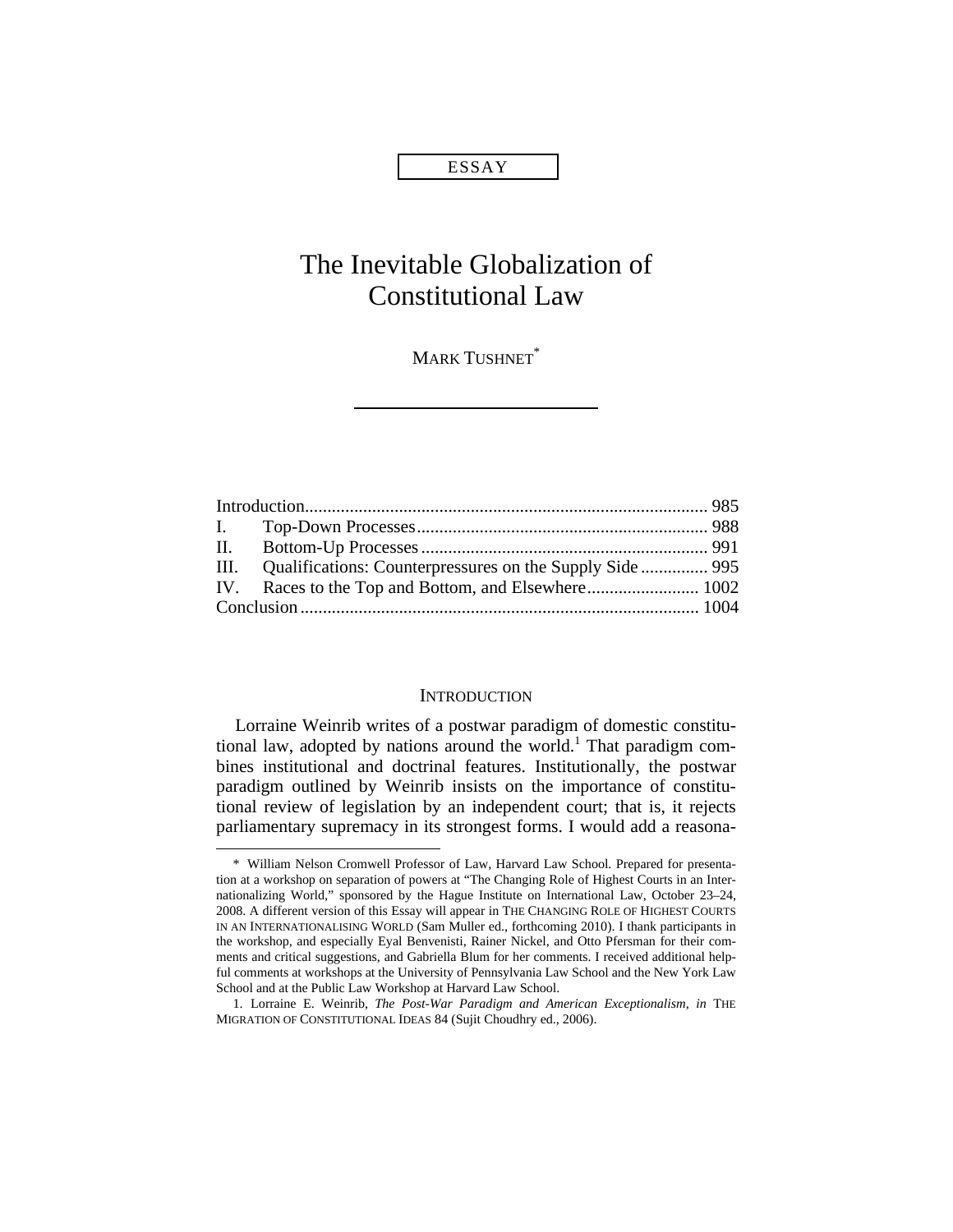bly high degree of centralization of regulatory authority in national governments, $2$  even in nominally federal systems.<sup>3</sup> Doctrinally, the postwar paradigm implements national commitments to the protection of basic human rights through proportionality tests licensed by explicit (or sometimes implicit) limitations clauses. In addition, the paradigm includes a separate commitment to "rule of law" principles regarding procedural regularity, legal transparency, and modulated legal change so as to avoid defeating reasonable expectations of legal stability.

Set against the idea of a postwar paradigm of constitutional law is the idea of domestic constitutional exceptionalism. Australia and the United States appear to be the nations with the strongest commitment to exceptionalism. Australia lacks a judicially enforceable set of human rights, for example, and U.S. judges appear to resist references to non-U.S. constitutional law in constitutional adjudication for reasons rooted in exceptionalist ideas. The sources of these commitments to exceptionalism differ somewhat. Australian exceptionalism seems rooted in a deep national commitment to legislative supremacy as the best expression of democratic self-governance.<sup>4</sup> The United States' exceptionalism seems to arise from a related concern that there is an ineradicable tension between the postwar paradigm's commitment to reasonably intrusive judicial supervision of legislation and even somewhat modest versions of legislative supremacy.<sup>5</sup>

<sup>2.</sup> Notably, as a matter of stated international law, the fact that a nation may be unable to comply with international obligations it has undertaken because of its internal federal structure does not in general relieve the nation of its duty to comply and its vulnerability to sanctions for noncompliance. *See* Vienna Convention on the Law of Treaties art. 27, May 23, 1969, 1155 U.N.T.S. 331 (entered into force Jan. 27, 1980) ("A party may not invoke the provisions of its internal law as justification for its failure to perform a treaty.").

<sup>3.</sup> The combination of regulatory authority flowing upwards from nations to supranational bodies such as the European Union (EU) and the devolution of regulatory authority to subnational units complicates this suggestion. Speaking broadly, I would assert that the postwar paradigm with respect to regulatory authority is that no governing entity can depart much from some standard set at a reasonably high level. So, for example, both subnational units exercising devolved power and national units have some, in my view, modest "margin of appreciation" with respect to their regulatory choices, but it is the modesty of the margin rather than its existence that is the important feature of the postwar paradigm. I believe that there is also a trend toward concentration of power in the executive branch in separation of powers systems, but that the reasons for this trend are not closely related to the causes of the globalization of domestic constitutional law I discuss here.

<sup>4.</sup> For an argument that Australian exceptionalism is weakening (or perhaps only that it should weaken), see Michael Kirby, *Transnational Judicial Dialogue, Internationalisation of Law and Australian Judges*, 9 MELB. J. INT'L L. 171 (2008).

<sup>5.</sup> For reasons sketched below, see *infra* text accompanying note 63, I do not think that American constitutional exceptionalism rests on an accurate judgment that the values constitutionalized in the United States differ significantly, either individually or as a package, from those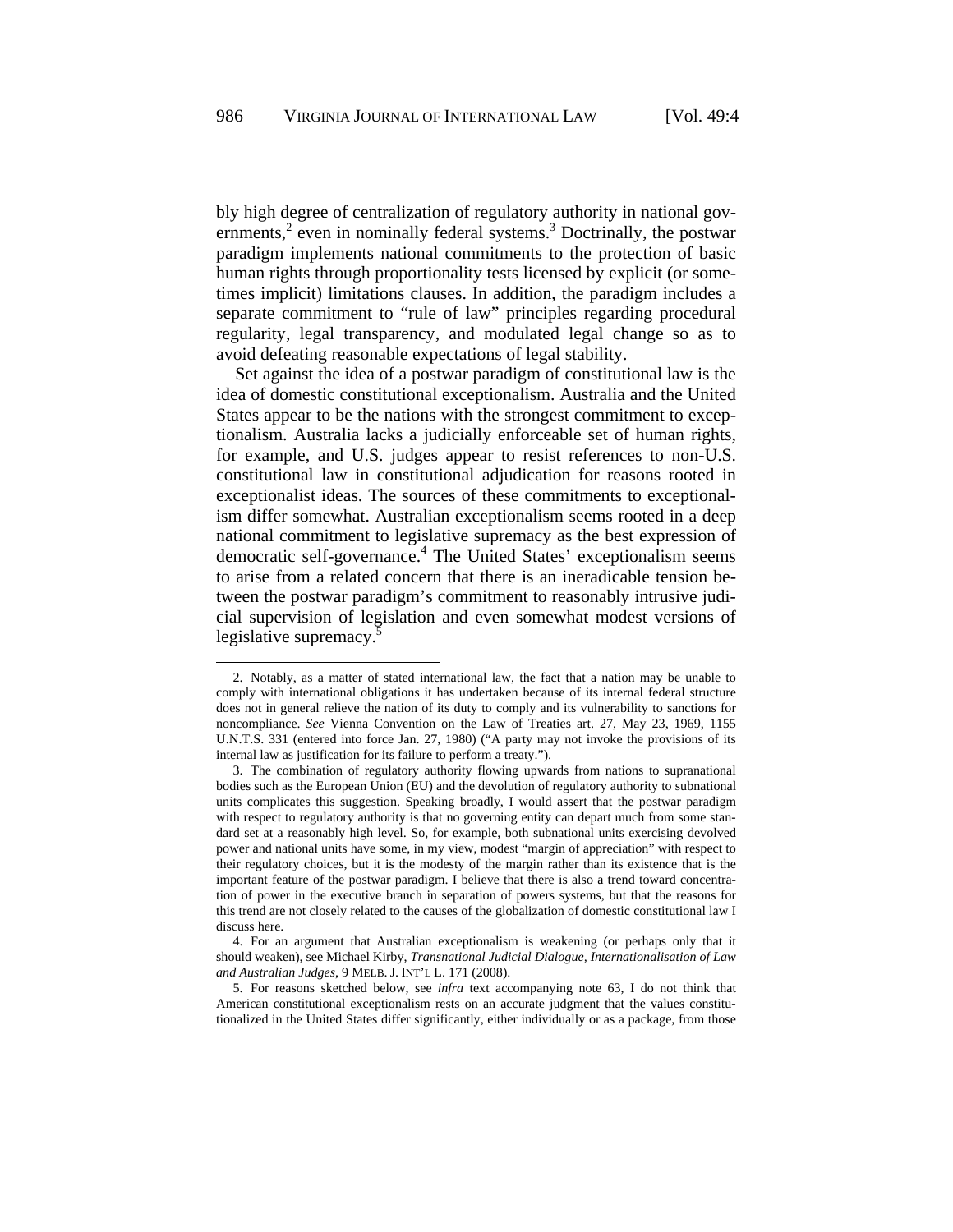To speak of the globalization of domestic constitutional law is to suggest that these and other traditions of exceptionalism are likely to weaken over time.<sup>6</sup> The suggestion differs from the claim that nations will gradually but inevitably abandon authoritarianism for rule of law constitutionalism. It is weaker than the latter claim because the globalization processes I identify are limited to nations that compete internationally for investment and human capital, with classes of lawyers able to assert some autonomous pressure on a nation's government.<sup>7</sup> My claim is stronger, however, because I use the term "globalization" to suggest convergence among national constitutional systems in their structures and in their protections of fundamental human rights.<sup>8</sup>

I refer to convergence and occasionally harmonization, but not to uniformity. The processes I describe may induce nations to converge on statements of constitutional principles on high or intermediate levels of abstraction or on quite specific details; even convergence on the most abstract level can be important and consequential. But so too are differences in detail, which means that globalization does not entail uniformity. Further, although I argue that there are processes that push in the direction of convergence, I make no claims about the magnitude of those processes' effects, or, putting it another way, about the extent to which those effects will be offset by counterpressures in particular nations. As a result, I make no claims either about the rate at which the globalization of domestic constitutional law will occur.

My point of reference is the United States, whose constitutional system I know best, and my argument is that the globalization of constitutional law is impelled by both "top-down" and "bottom-up" forces with reasonably deep roots in the political and economic system in which every nation within the scope of my argument is today located.<sup>9</sup> This Essay examines "top-down" processes impelling the globalization of

l

constitutionalized in other modern social welfare states.

<sup>6.</sup> I am concerned here with *domestic* constitutional law and do not address the separate question of, and controversy over, whether there is something fairly called a constitution of the international order or a global constitution.

<sup>7.</sup> For example, nations whose income depends on resource extraction may not experience many of the pressures attributable to the preferences of highly skilled workers, few of whom will be permanent residents in such nations. The limited effects of the processes I describe here on authoritarian regimes and resource-extraction nations suggests that the phenomenon I am describing is one of only partial globalization of constitutional law.

<sup>8.</sup> In what follows, I sometimes speak of a convergence among domestic constitutional systems, but I refer to a single phenomenon of globalization/convergence.

<sup>9.</sup> As noted in the text, I am agnostic as to the general content of the rules on which domestic constitutional systems will converge, whether on abstractions, mid-range concepts, or details.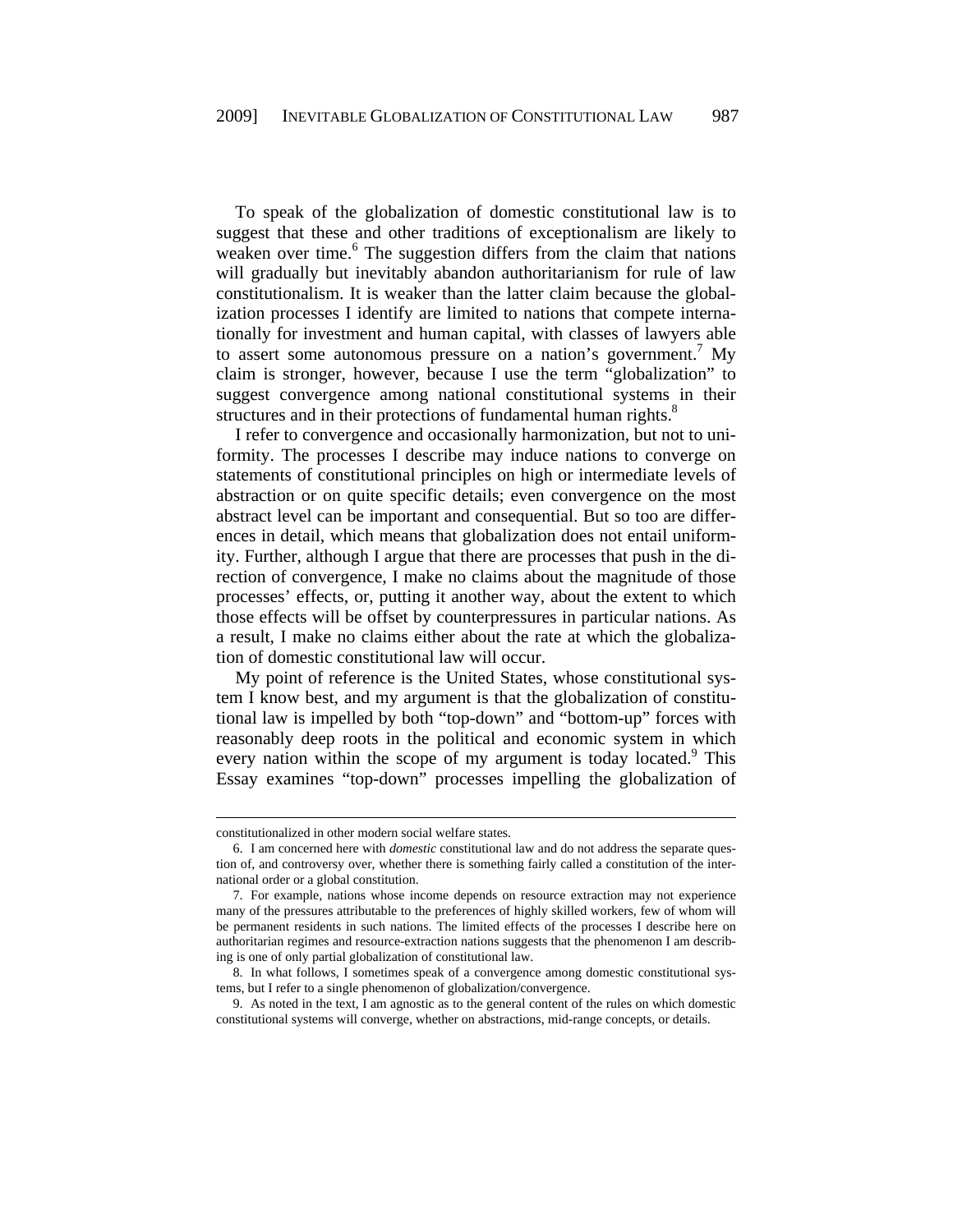constitutional law in Part I and "bottom-up" processes in Part II. Part III turns to some sources of resistance to that globalization, describing and to some extent explaining why I discount—these countervailing forces. My argument might be described as one in which nations compete with respect to constitutional law, and Part IV therefore asks whether the race is to the top, the bottom, or somewhere else. The Conclusion discusses some implications of the argument for domestic separation of powers law. In sum, because the globalization of domestic constitutional law is inevitable, notions of separation of powers—or of legislative supremacy qualified by the existence of judicial review—will need to accommodate themselves to that globalization. Although my primary argument concerns the processes impelling globalization, I sketch some thoughts in the Conclusion about how that accommodation might occur.

### I. TOP-DOWN PROCESSES

Most scholarship on the globalization of domestic constitutional law focuses on top-down processes. The most widely known is likely Anne-Marie Slaughter's work on the development of cross-national networks of constitutional court judges, akin to the cross-national networks she finds throughout the contemporary international system.<sup>10</sup> Judges of the world's constitutional courts now meet regularly in academic and other conferences, and some serve with others on various transnational bodies. Slaughter suggests that personal interactions probably encourage judges to consider and occasionally to adopt solutions to problems they come to see as common across constitutional systems.<sup>11</sup>

Personal contact can show a judge of a constitutional court in one nation that judges occupying similar positions elsewhere often confront the same kinds of problems, that those judges seem to be sensible people and reasonably astute lawyers, and that the first judge could probably do worse than take their solutions seriously as she attempts to solve problems. For some, judges in other nations will become members of

<sup>10.</sup> The most developed exposition is ANNE-MARIE SLAUGHTER, A NEW WORLD ORDER 65– 103 (2004). Slaughter includes among the reasons for the development of a globalized constitutional law the choices individual judges make when they refer to decisions by courts from other nations. This is of course descriptively accurate, but in contrast to her identification of personal contacts, it does not suggest a mechanism leading judges to make such choices.

<sup>11.</sup> *See id*. at 96–99. For a substantially more skeptical view of the effects of transnational networks, focusing on nongovernmental organizations, see ANNELISE RILES, THE NETWORK INSIDE OUT (2000).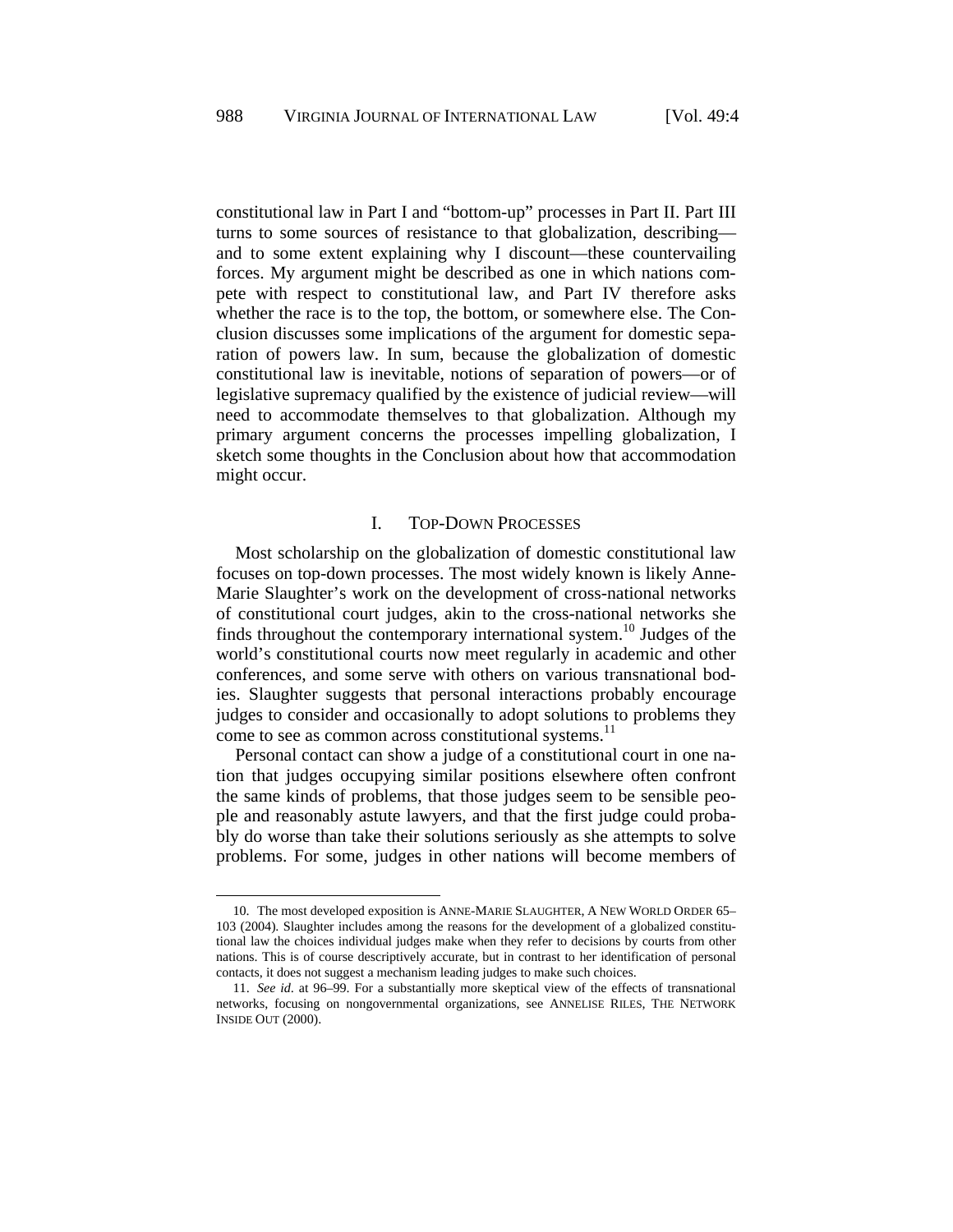the reference group of people whose judgments about their own work matter. And, apart from these networking connections, as the world's elites become more cosmopolitan—as trends in education and transnational career paths suggest they will—they will be increasingly inclined to view decisions taken elsewhere as worth considering with respect to domestic constitutional problems.

As Weinrib's account suggests, convergence can occur narrowly, for example with respect to the general approach constitutional court judges take to government efforts to regulate speech critical of government policy that executive officials believe poses some threat of social disorder.<sup>12</sup> Or, it can occur more broadly, as with the formulation of proportionality tests in numerous doctrinal domains.<sup>13</sup> In this phase of the analysis, however, what propels convergence is personal contact among sensible lawyers seeking to perform what they come to understand to be similar jobs.

Transnational nongovernmental organizations (NGOs) that focus on constitutional matters—typically subsets of constitutional law dealing with fundamental human rights—provide another institutional location pushing toward the globalization of constitutional law.<sup>14</sup> These NGOs intervene in domestic constitutional disputes in several (or many) nations and put forward a universalist understanding of human rights. Interventions sometimes take the form of "constitutional advice giving," in which these NGOs offer constitutional structures and rights as models worth adopting.<sup>15</sup> This may mean no more than informing domestic courts of the approaches taken to the problem at hand in other nations. More often, the actual aim is to influence the domestic courts to adopt the NGOs' preferred solutions by providing reasons for those solutions. To the extent that transnational NGOs tend to present a unified perspective in favor of human rights as currently understood, their regular appearance in domestic courts will provide a consistent force in one direction, at least until (as might happen) some countervailing pressure is consistently asserted by some other institutions.<sup>16</sup>

<sup>12.</sup> *See* Weinrib, *supra* note 1, at 87.

<sup>13.</sup> *See id.* at 93–98.

<sup>14.</sup> These NGOs might be transnational in structure, such as Amnesty International, or might be permanent "alliances" among domestically organized groups.

<sup>15.</sup> For my views on this practice, see Mark Tushnet, *Some Skepticism About Normative Constitutional Advice*, 49 WM. & MARY L. REV. 1473 (2008).

<sup>16.</sup> These countervailing pressures might come from opposing NGOs, if they develop (e.g., antiterrorism NGOs). Particularly if such opposing NGOs are domestically oriented, they might emphasize the peculiar national concerns implicated in the problem presented and stress that transnational NGOs cannot fully appreciate those concerns. And, of course, domestic legislatures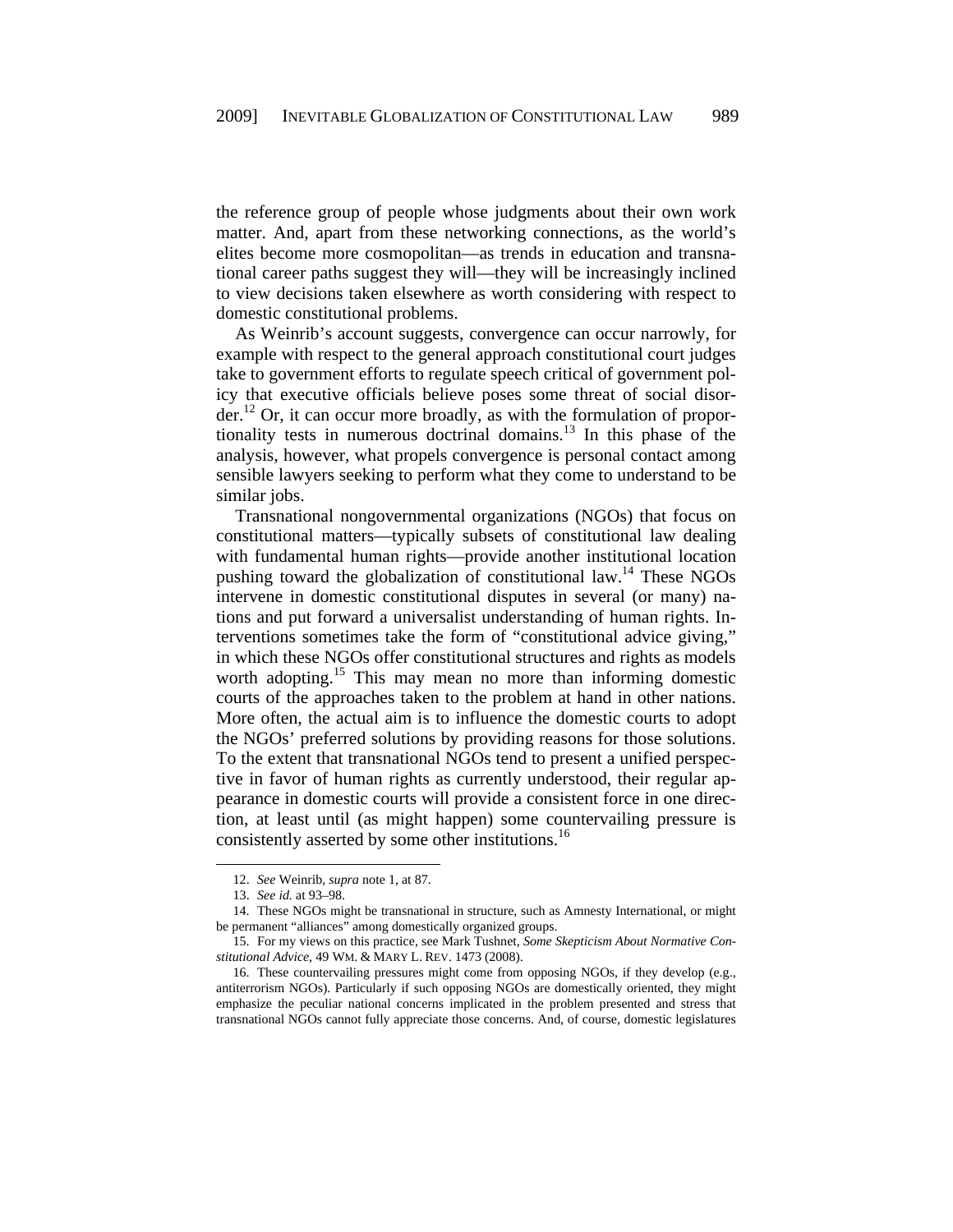Top-down pressure also comes from transnational treaty bodies whose decisions have domestic constitutional implications, sometimes through the force of law and at other times through more diffuse mechanisms such as effects on reputation. Here the exemplary institution is the European Court of Human Rights (ECHR). National courts subject to review by these treaty bodies will almost inevitably mirror their jurisprudence, that being the safest way to avoid reversal, embarrassment, and perhaps financial sanctions against the domestic government.<sup>17</sup> The mechanism of convergence is straightforward in this context. Perhaps the only point worth making is that this form of globalization can occur with respect to institutional structure as well as human rights. For example, the ECHR's decisions on the relation between fundamental fairness and judicial structure<sup>18</sup> appear to have played some role in the creation of the new supreme court in the United Kingdom. $^{19}$ 

A final source of top-down pressure is more traditional. Consider a nation that receives a large number of workers from elsewhere. Those workers' nations of origin have an interest in seeing that their nationals are treated decently.<sup>20</sup> Therefore, they will place pressure on the receiving nation to provide at least a minimum level of fundamental rights. $21$ 

l

18. *See, e.g.*, McGonnell v. United Kingdom, 2000-II Eur. Ct. H.R. 107; Procola v. Luxembourg, 326 Eur. Ct. H.R. (ser. A) (1995).

and executive authorities will always be present, perhaps supplemented by support from allies on the international scene. My tentative view is that transnational NGOs have a systematic advantage along one dimension because they can present and sustain a single view over a reasonably long period, whereas national governments face conflicts from within the nation that make it more difficult for them to do the same. But, of course, national governments will almost certainly have greater resources than transnational NGOs, giving them an advantage along another dimension.

<sup>17.</sup> *See, e.g.*, Bundesverfassungsgericht [BVerfG] [Federal Constitutional Court] June 24, 2003, 108 Entscheidungen des Bundesverfassungsgerichts [BVerfGE] 129 (138) (F.R.G.), *available at* http://www.bverfg.de/entscheidungen/rs20030624\_2bvr068503en.html (asserting that the domestic "standard of review corresponds . . . to the case-law of the European Court of Human Rights").

<sup>19.</sup> For a report of the Council of Europe recommending that the United Kingdom consider the creation of a supreme court to avoid the combination of functions in the House of Lords, see Eur. Parl. Ass., *Office of the Lord Chancellor in the constitutional system of the United Kingdom*, 2003 Sess., Doc. No. 9798 (2003), *available at* http://assembly.coe.int/Documents/WorkingDocs/ Doc03/edoc9798.htm.

<sup>20.</sup> *See, e.g.*, Note, *Labor Market Needs and Social Policy: Guestworkers in West Germany and the Arab Gulf States*, 8 COMP. LAB. L.J. 357, 397 (1987) (referring to "external pressure from guestworkers and their home countries to maintain attractive, or at least tolerable, working conditions").

<sup>21.</sup> Of course such diplomatic pressures might be dampened by other foreign policy concerns, but once again my concern is with the direction in which pressure is exerted and not with its magnitude.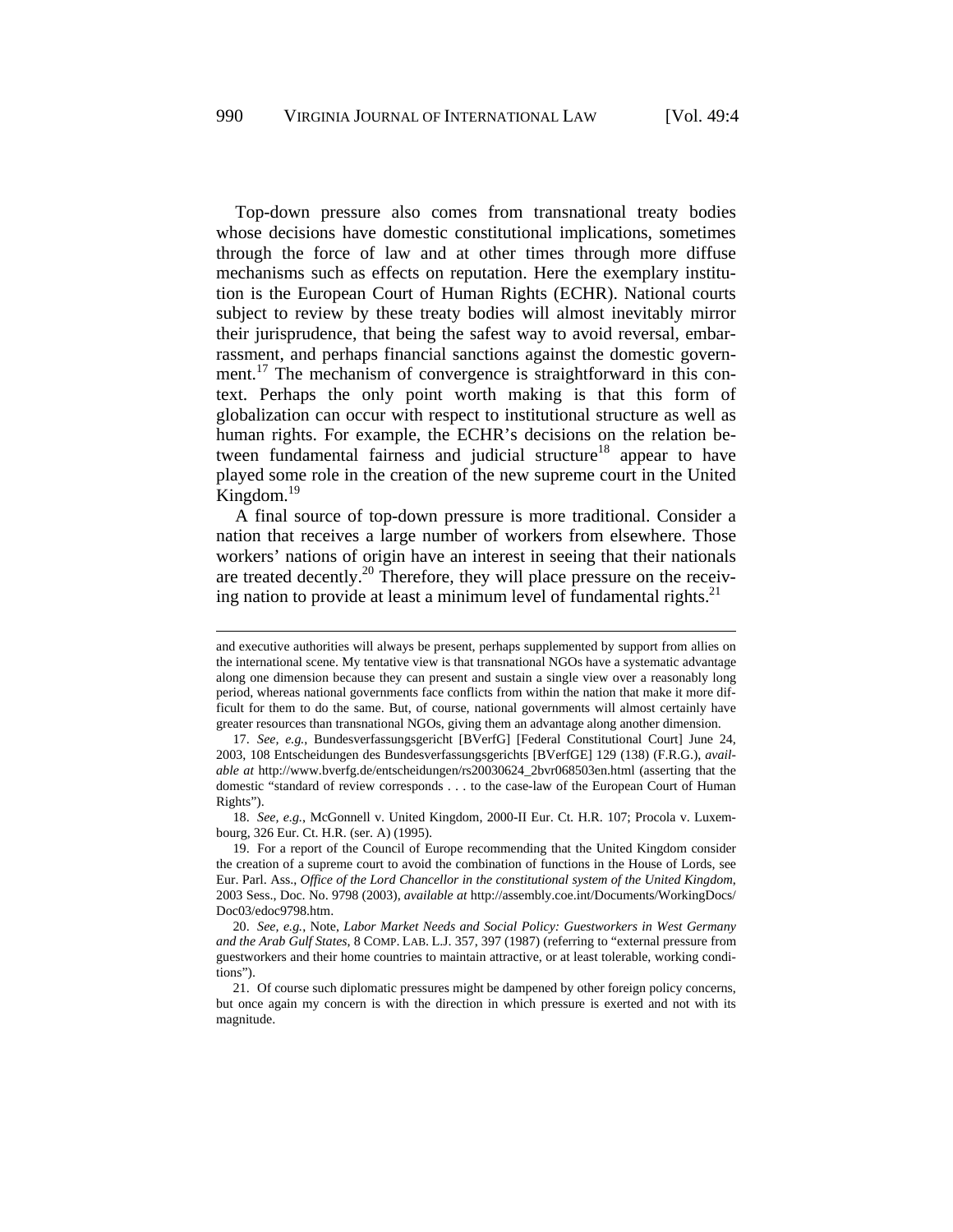#### II. BOTTOM-UP PROCESSES

David Law connects globalization and constitutional rights by means of market processes.<sup>22</sup> He argues that economic globalization includes competition among nations for investment and human capital. Under this view, nations compete by offering investors and those with high levels of human capital—the well-educated and highly trained attractive packages of benefits. An important component of those packages, Law argues, is constitutional protection.<sup>23</sup>

The argument as to investors is straightforward.<sup>24</sup> When considering where to place their capital, investors will consider the likely returns on their investments. As Law puts it, investors "seek . . . to maximize their risk-adjusted returns."25 Consider an investor choosing between two nations. One nation offers a relatively high rate of return, but does not guarantee that the investor will actually be able to realize the returns due to a constitutional provision authorizing the government to expropriate investments and returns at will. The second nation offers a slightly lower rate of return.

Depending on the size of the gap and the likelihood of expropriation in the first nation, however, the second nation may be able to attract the investment by coupling the lower rate of return with an assurance that the returns will actually be realized. It can do that by providing constitutional protections for investment and having them enforced by an independent court (that is, a court not under the control of the executive government). To meet that competition, the first nation will adopt similar constitutional protections. So, through a race to the top, globalization induces one nation after another to adopt constitutional protections for property rights enforced by independent courts.<sup>26</sup>

<sup>22.</sup> David S. Law, *Globalization and the Future of Constitutional Right*s, 102 NW. U. L. REV. 1277 (2008). In what follows, I sketch the outlines of Law's argument, which in its details contains a number of important qualifications that go largely to the pace of globalization of constitutional law.

<sup>23.</sup> *Id.* at 1307–11 (describing the relation between competition for investment capital and constitutional protection of property rights); *id.* at 1321–23 (describing the relation between competition for human capital and constitutional protection of human rights).

<sup>24.</sup> A note on the harmonization of private law seems appropriate here. The pressures for private law harmonization are, I believe, substantially greater than those for the globalization of constitutional law. Differences among substantive legal rules applicable to private transactions are costly in direct and obvious ways. This gives lawyers and their clients a reasonably strong interest in reducing such differences, which can be accomplished through harmonization. The costs of differences in constitutional law are, in contrast, less obvious and, perhaps more important, more difficult to reduce by ordinary political means.

<sup>25.</sup> Law, *supra* note 22, at 1311.

<sup>26.</sup> Law emphasizes that constitutional rules that maximize risk-adjusted returns will almost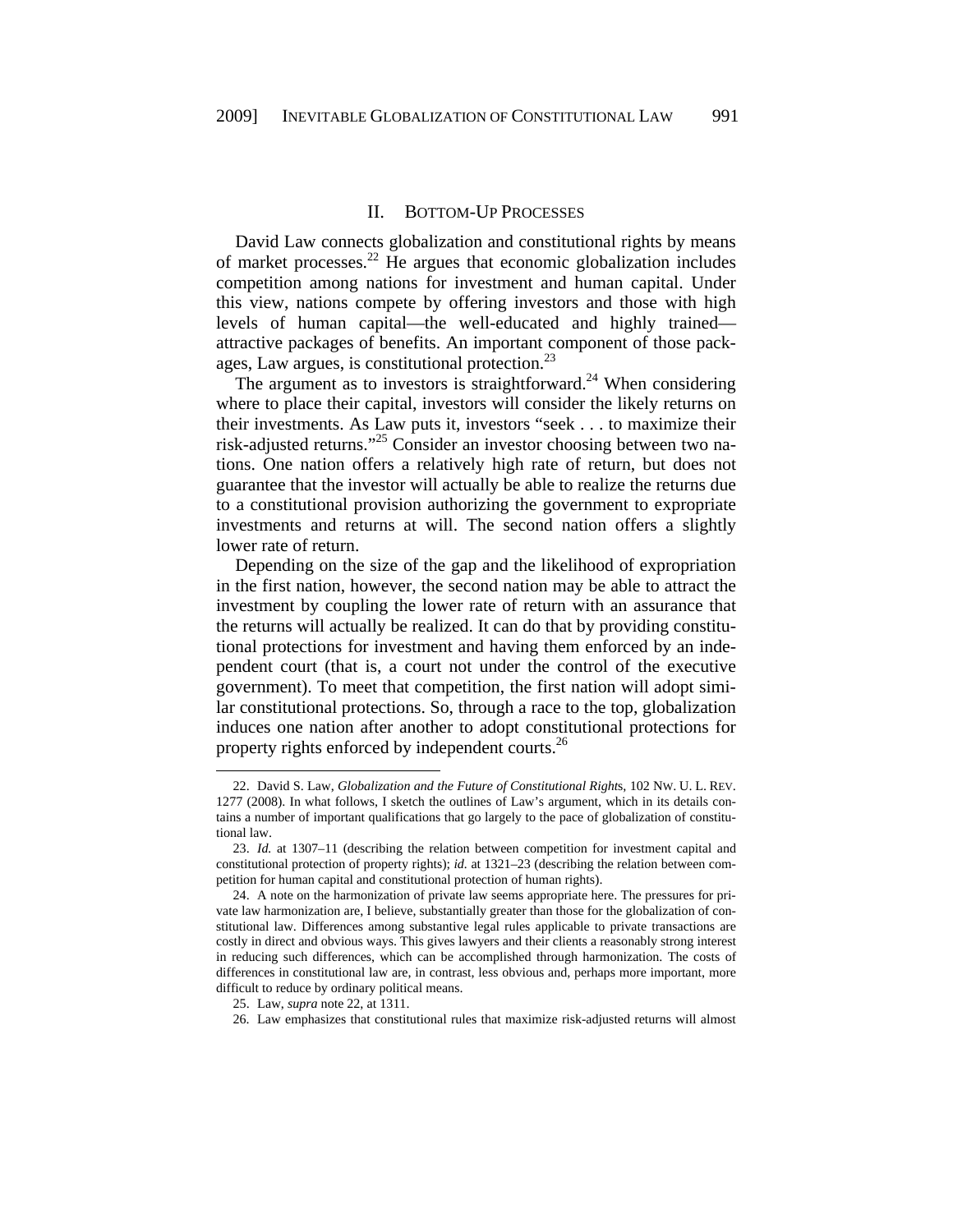But more than property rights are involved. Investors value political stability generally, and there is reason to think that governments can reassure investors worried about stability by providing some threshold level of civil rights and liberties to residents. That level, to be sure, may not be terribly high. Further, some authoritarian rulers may have time horizons that are short enough—basically, to the point where they expect to leave the country with wealth they have accumulated—that make them indifferent to concerns about stability in the longer term. Even so, stability concerns are likely to have some effect, however modest, in giving ruling elites incentives to provide some modest rights guarantees.

The human capital argument is different because it depends on assumptions, almost certainly correct, about the preferences of welleducated people, that is, those with relatively high levels of human capital.<sup>27</sup> Law assumes that such people prefer reasonably high levels of individual freedom, including freedom of expression, freedom of religion, and freedom to live a relatively undisturbed private life.<sup>28</sup> It is important to emphasize that this assumption extends further: Such people prefer these liberties for themselves, but they also prefer that others in the society with whom they identify enjoy the same liberties.<sup>29</sup> In a globalized economy, people with high levels of human capital are just about as mobile as investment capital, and they will locate themselves in nations that provide them with what they want by way of freedom. If that is correct, nations will compete to offer such people constitutional protections

l

inevitably authorize significant amounts of government economic regulation in the service of economic and political stability. *Id*. at 1311–12.

<sup>27.</sup> As Law puts it, "*To the extent that workers* with valuable skills are mobile and *desire similar rights and freedoms*, competition for such workers has the potential to generate a 'race to the top'  $\dots$  " *Id.* at 1323 (emphasis added).

<sup>28.</sup> *See id*. at 1335–36 (citing evidence to support the proposition that "elite workers are . . . characterized by a taste for individual freedom"). This taste, I note, might sometimes be satisfied by constitutional protection afforded to common values realized differentially, at least within some range of reasonableness. To the extent that Weber's classic thesis about the connection between certain religious beliefs and personal investments in acquiring human capital is correct, there might be an intrinsic connection between having a high level of human capital and (some) religious beliefs supporting religious freedom. *See* MAX WEBER, THE PROTESTANT ETHIC AND THE SPIRIT OF CAPITALISM (Stephen Kalberg trans., Roxbury 3d ed. 2002) (1920).

<sup>29.</sup> The idea here is similar to that dealt with in the literature on the proposition that "richer is safer," that richer people prefer higher levels of safety than poor people do because their preferences change as they become richer and not simply because they can afford to purchase more safety with their greater incomes. For a critical review of the claim that "richer is safer," see Lisa Heinzerling & Frank Ackerman, *The Humbugs of the Anti-Regulatory Movement*, 87 CORNELL L. REV. 648, 666–70 (2002).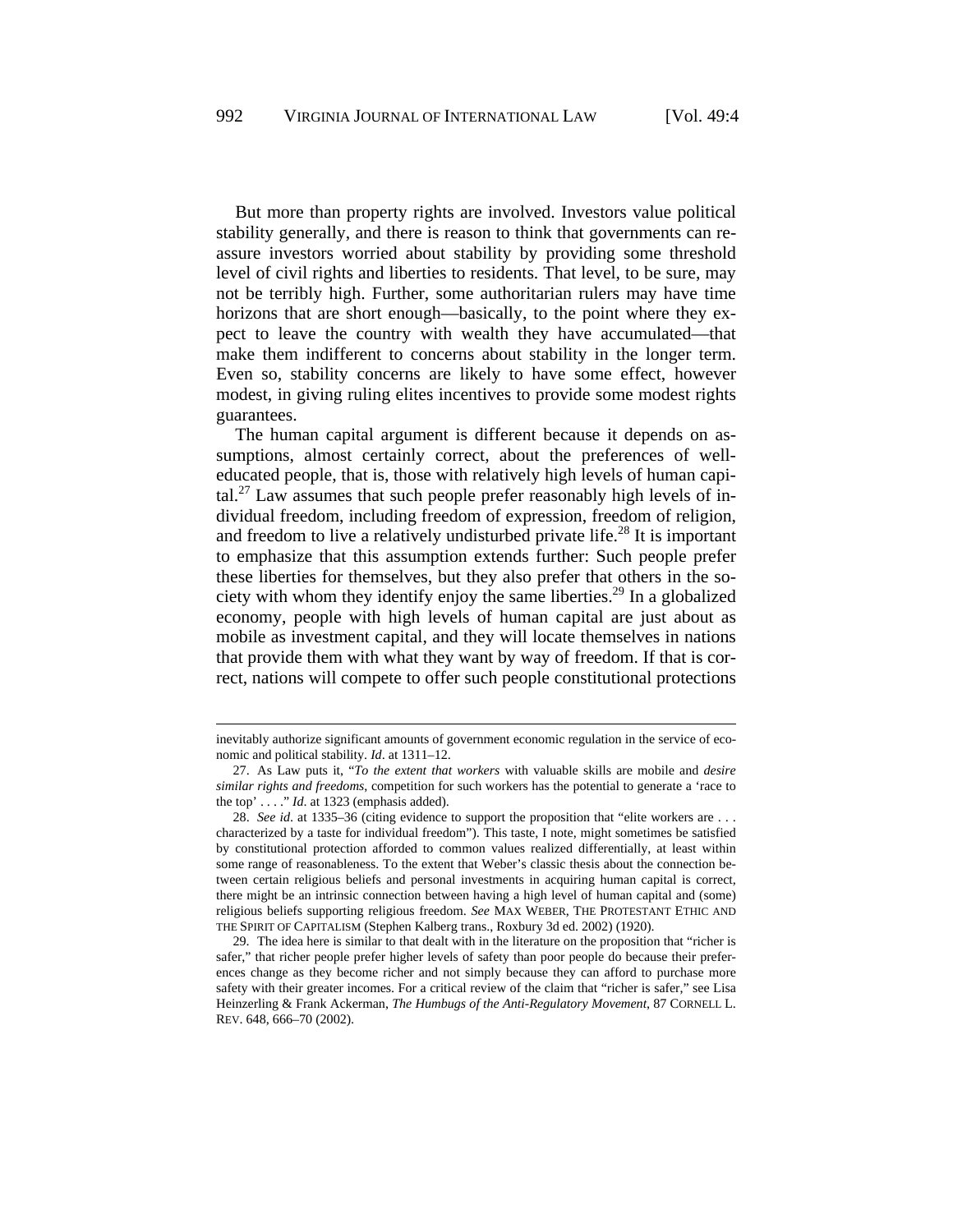of personal freedom, for the same reasons that they will compete to offer property rights protections.

Law's arguments rest on the proposition that financial and human capital is mobile. There is, however, another source of bottom-up pressure to globalize constitutional law, involving not actual physical mobility of investments and people but rather "mobility" in the provision of services, specifically legal services. Globalization means that lawyers in one country will routinely interact with other nations' legal systems. So, for example, family lawyers in the United States will inevitably deal with the Hague Convention on the Civil Aspects of International Child Abduction,  $30$  and in doing so will need to come to some understanding of the extent to which another nation's procedures provide fundamental guarantees of procedural justice.<sup>31</sup> Lawyers working on transnational contracts will have to understand where relevant regulatory authority resides in another nation's constitutional system—in the nation or in some subnational unit, for example, and/or in which administrative body. To do so the lawyer will need to understand the nation's constitutional system.

These examples, involving both constitutional rights and constitutional structure, show that domestic lawyers will need to learn about other nations' constitutional systems. Doing so is costly. The cost of learning will be lower if the other nation's constitutional system is the same as, or nearly the same as, the domestic lawyer's.<sup>32</sup> To overstate the point: Having learned domestic constitutional law, the domestic lawyer will *already* know at least something about the other nation's.<sup>33</sup>

This suggests that domestic lawyers with transnational business which is to say, a great many—will prefer some degree of convergence

<sup>30.</sup> Convention on the Civil Aspects of International Child Abduction, Oct. 25, 1980, T.I.A.S. No. 11,670, 1983 U.N.T.S. 98.

<sup>31.</sup> I use the example of family lawyers and the Hague Convention, because in the United States such lawyers tend to be sole practitioners or practitioners in small law firms. The example thus demonstrates how deeply globalization penetrates into the legal profession.

<sup>32.</sup> My argument here is related to the argument prevalent in the literature on harmonization of private law that harmonization or convergence makes coordination (and contracting) easier. My argument differs from that argument because the domestic constitutional rules on which national systems converge do not provide a solution to a coordination problem available to both parties at low cost but instead reduce the cost of determining whether some arrangement is constitutionally permissible or prohibited in one or the other constitutional system.

<sup>33.</sup> Changes in legal education could supplement convergence. As students, lawyers would learn the constitutional law of other nations, thereby reducing the costs of practicing law transnationally. Legal education occurs before the lawyer knows which nations' constitutional law she should know, which suggests that *some* degree of convergence will still be useful to practicing lawyers.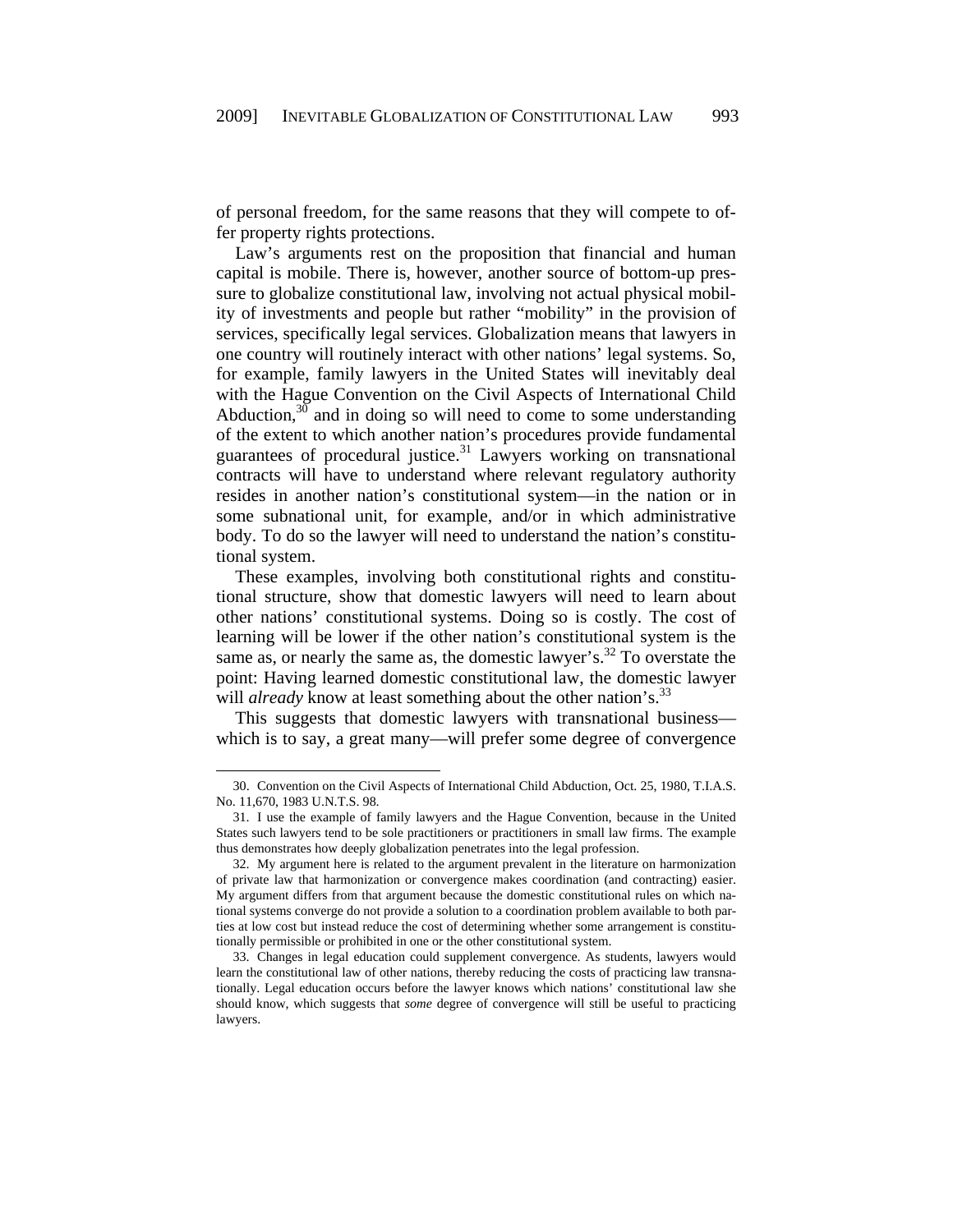of constitutional systems. Domestic lawyers will face lower costs in transacting with lawyers in nations with familiar constitutional systems than in transacting with lawyers in nations with dramatically different constitutional systems. The difficulty, though, is that this demand will arise at both ends of transactions, and it will be less costly for each set of lawyers if the *other* nation's law moves in the direction of their own law, rather than vice versa. This is a classic coordination game, with two equilibria acceptable to the players but with neither having any obvious advantages. To some extent it can be solved, or at least its impact lessened, because of ordinary learning processes. With any luck, after dealing with each other, each nation's lawyers will come to think that one or the other nation offers better solutions to specific constitutional problems and will urge their law makers to adopt those solutions. The same network processes that lead constitutional court judges to learn from each other can lead lawyers to do the same. Judges have the power to change the law, of course, whereas lawyers can only place pressure on their nation's law makers to change the law.

Perhaps more important, markets may intervene here as well. Consider lawyers in two nations competing to obtain business in a third nation. Due to the difference in transaction costs, their transacting partners will prefer to deal with lawyers from the nation whose laws (including constitutional law) are similar to their own. That disparity will induce the lawyers who lose business to seek changes in their own nation's law. Competing for business in a globalized economy, domestic lawyers will "demand" (in the economic sense) that their own constitutional system converge with systems elsewhere. $34$  That demand exists does not necessarily mean that supply will be forthcoming. Law "producers" must first see the increased demand and conclude that somehow they themselves will benefit from convergence.<sup>35</sup> Here bottom-up pressure must be satisfied through top-down processes.

To this point I have emphasized structures and pressures, but to complete the argument, it seems to me necessary to give ideology some direct role, such as rule of law considerations for the judges in transnational networks and substantive commitments to human rights for the highly skilled. By way of introducing further qualifications, I point out that there is nothing inevitable about the direction in which these ideo-

<sup>34.</sup> I suspect that some mechanism like this might explain what appear to be mere preferences for convergence in Slaughter's account. *See supra* notes 10–11 and accompanying text.

<sup>35.</sup> The profit motive induces producers of goods and services to respond to increased demand, but there is no closely analogous motive for law makers.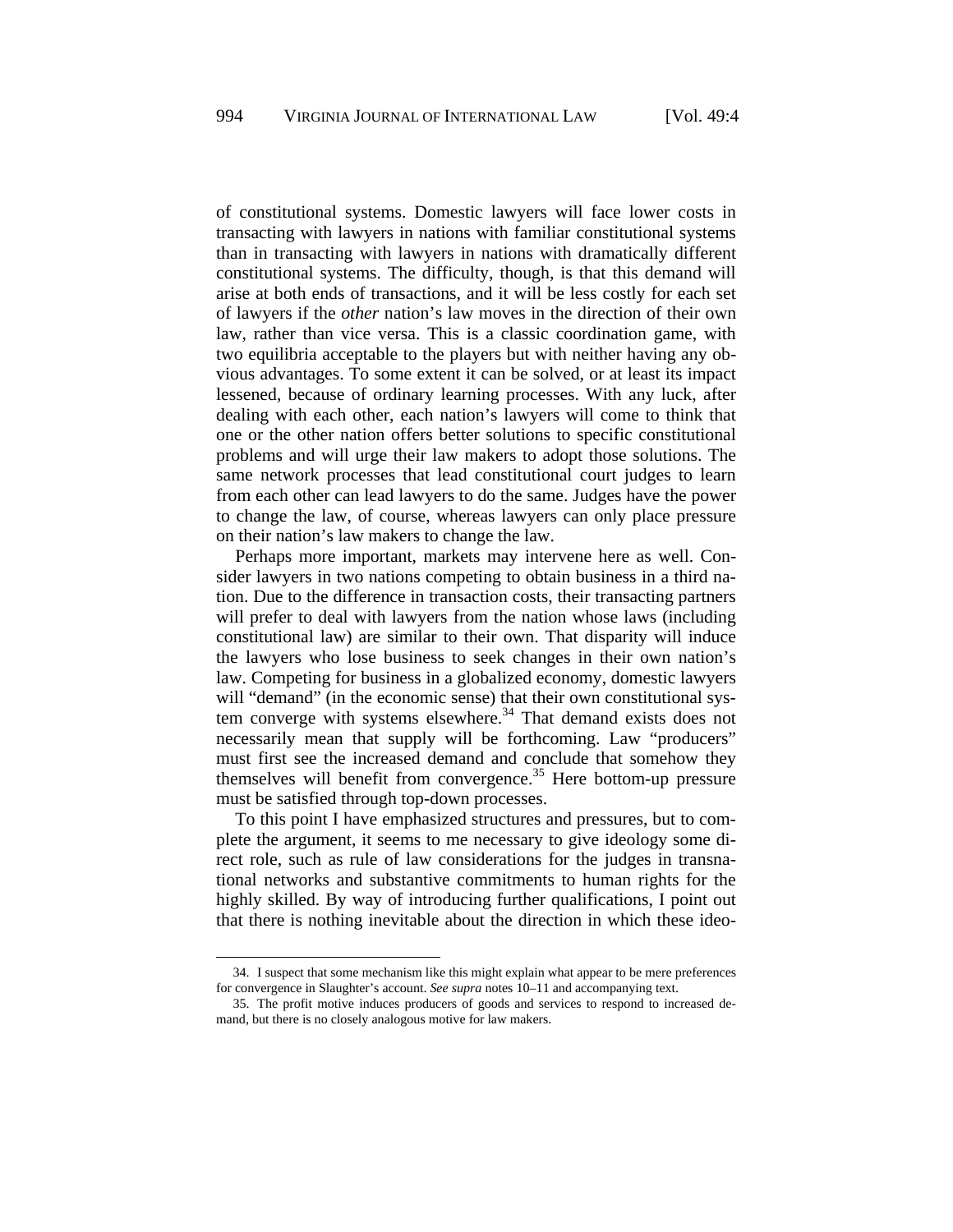logical considerations will push. Therefore, nothing is truly inevitable about the globalization of domestic constitutional law, despite some seemingly strong structural pressures in that direction.

## III. QUALIFICATIONS: COUNTERPRESSURES ON THE SUPPLY SIDE

The law- and lawyer-driven accounts of bottom-up globalization identify tendencies, but certainly identifying them tells us little about the pace of globalization of domestic constitutional law. In addition, each is subject to possibly important qualifications.

Perhaps the most important qualification is that the bottom-up accounts treat market pressures toward globalization as exogenous to the domestic and international legal systems, yet markets are themselves constructed by legal rules. Were there a different set of legal rules in place—for example, rules that treated contracts between a prosperous party and a significantly less prosperous one as voidable because they are coercive—there would be different pressures on national law makers to develop *other* rules, and not necessarily the constitutional protections Law argues are produced by the race to the top.<sup>36</sup> As an analytic matter, this seems clearly correct, but also somehow misdirected in the world as it exists today. Law implicitly makes reasonable assumptions about the actual content of domestic legal regimes, and at the very least his arguments have a resonance that the realist critical argument lacks. $37$  Put another way: Law assumes, I believe correctly, that some version of the so-called Washington Consensus is likely to remain important in structuring domestic legal rules in nations interested in attracting investment and high skilled human capital.<sup>38</sup>

1

<sup>36.</sup> This combines a standard legal realist critique of contract doctrine with equally standard public choice analysis.

<sup>37.</sup> A more limited point about the endogeneity of law bears on the lawyer-related bottom-up argument. Domestic lawyers have an interest in monopolizing access to domestic law through the usual exclusionary practices. Yet, it seems to me, exclusion of nondomestic lawyers from domestic legal practice is not related to (or only quite indirectly related to) the bottom-up pressures domestic lawyers may place on their law makers to bring domestic constitutional law into rough alignment with constitutional law elsewhere. And, in any event (and for whatever reason), the domestic lawyers' monopoly over legal practice seems to have weakened substantially in the era of globalization. One example is that each EU member must allow lawyers licensed in other member states to practice locally. *See* Case C-55/94, Gebhard v. Consiglio dell'Ordine degli Avvocati e Procuratori di Milano, 1995 E.C.R. I-4165; Case 2/74, Reyners v. Belgian State, 1974 E.C.R. 631. Even in the United States, many jurisdictions allow non-U.S. lawyers to practice relatively freely.

<sup>38.</sup> *See* Law, *supra* note 22, at 1310 n.125 (referring to the "Washington Consensus").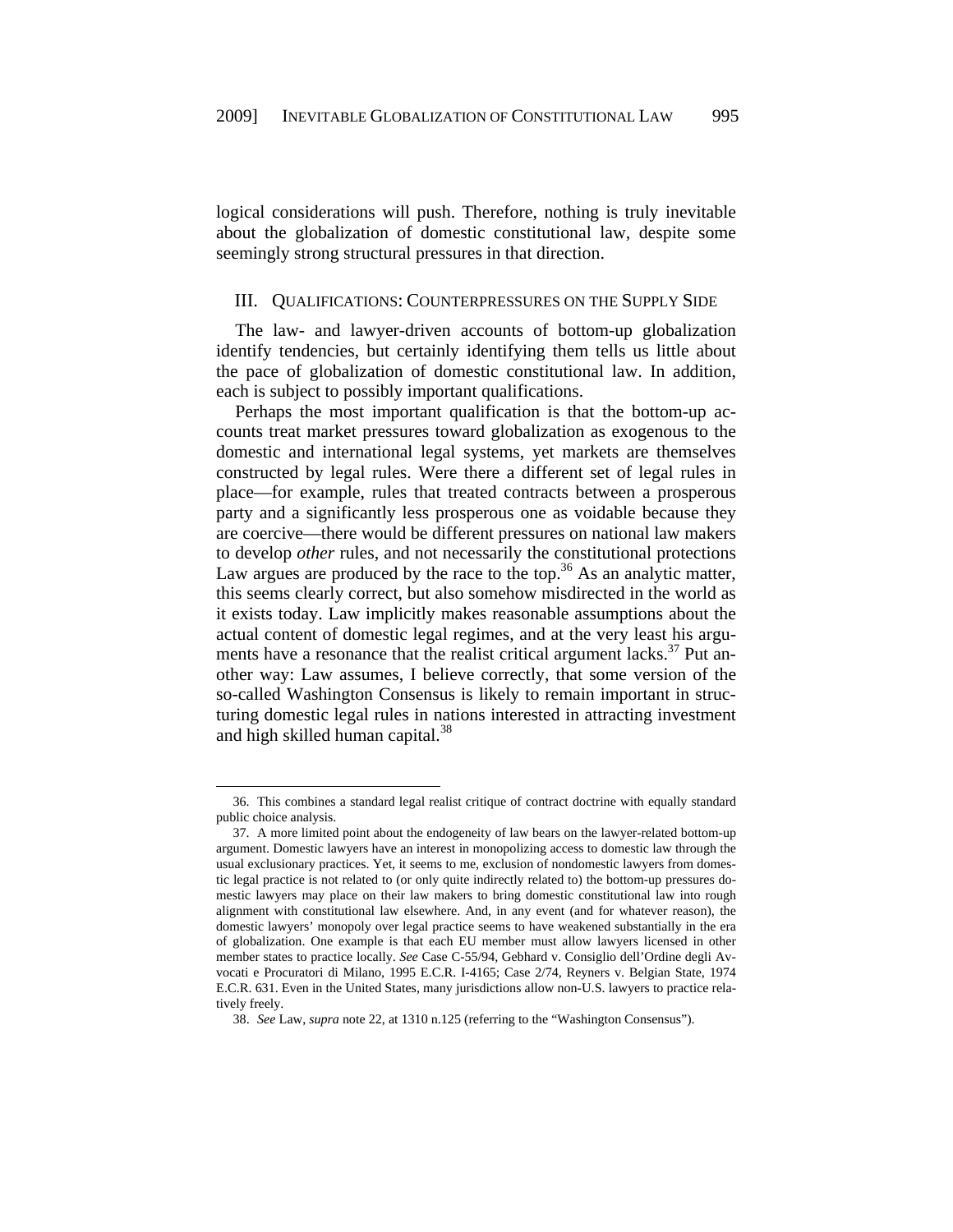Earlier, I suggested some additional qualifications. These qualifications have a common structure. Political elites are willing to forgo the economic benefits of inflows of investment or high level human capital, $39$  so as to ensure that their political power is not diminished by constitutionalizing civil rights and liberties. For example, authoritarian regimes are likely to resist rather strongly pressures to "level up" the protections they give civil rights and liberties, though not property rights. And nations whose wealth rests on resource extraction may have little need to attract large enough numbers of people with high levels of human capital, avoiding the pressure such people place on the nation's government. Put another way, elite preferences can counter pressures toward the globalization of domestic constitutional law.<sup>40</sup>

Consider next the argument that competition for investment capital will induce nations to provide reasonably high levels of protection for investment by means of constitutional doctrines limiting expropriation and regulatory interventions that substantially reduce that capital's value. Tamir Moustafa's account of judicial independence in Egypt is quite suggestive here and seems likely to have general implications. $41$ According to Moustafa, Egypt's authoritarian government came to understand that its socialist and nationalist commitments obstructed inflows of capital, because investors worried that their investments were always at risk of expropriation.<sup>42</sup> The government responded to those concerns by creating an independent constitutional court authorized to enforce constitutional guarantees, including an anti-expropriation guarantee.<sup>43</sup> The court then exercised its independence to weaken slightly the government's authoritarian control over elections, thereby leading the government to reconsider its commitment to judicial independ-

<sup>39.</sup> Inflows of high level human capital may be unnecessary in both cases—in resourceextraction nations because resource extraction can take place without much high level human capital and in large authoritarian nations because such capital can be developed internally rather than imported.

<sup>40.</sup> These elite preferences can take other forms. They may prefer to preserve domestic sovereignty rather than elite power. Or elites may believe that the costs of guaranteeing human rights are too great given the nation's resources, especially if the package of human rights includes some degree of protection for social and economic rights. For a discussion of resistance by local lawyers to the lawyer-driven "bottom-up" pressure, see *infra* text accompanying note 54.

<sup>41.</sup> TAMIR MOUSTAFA, THE STRUGGLE FOR CONSTITUTIONAL POWER: LAW, POLITICS, AND ECONOMIC DEVELOPMENT IN EGYPT (2007).

<sup>42.</sup> *Id.* at 67–70 (describing the government's concerns about investor uncertainty regarding expropriation).

<sup>43.</sup> *Id.* at 77–79 (describing the creation of Egypt's Supreme Constitutional Court in 1979).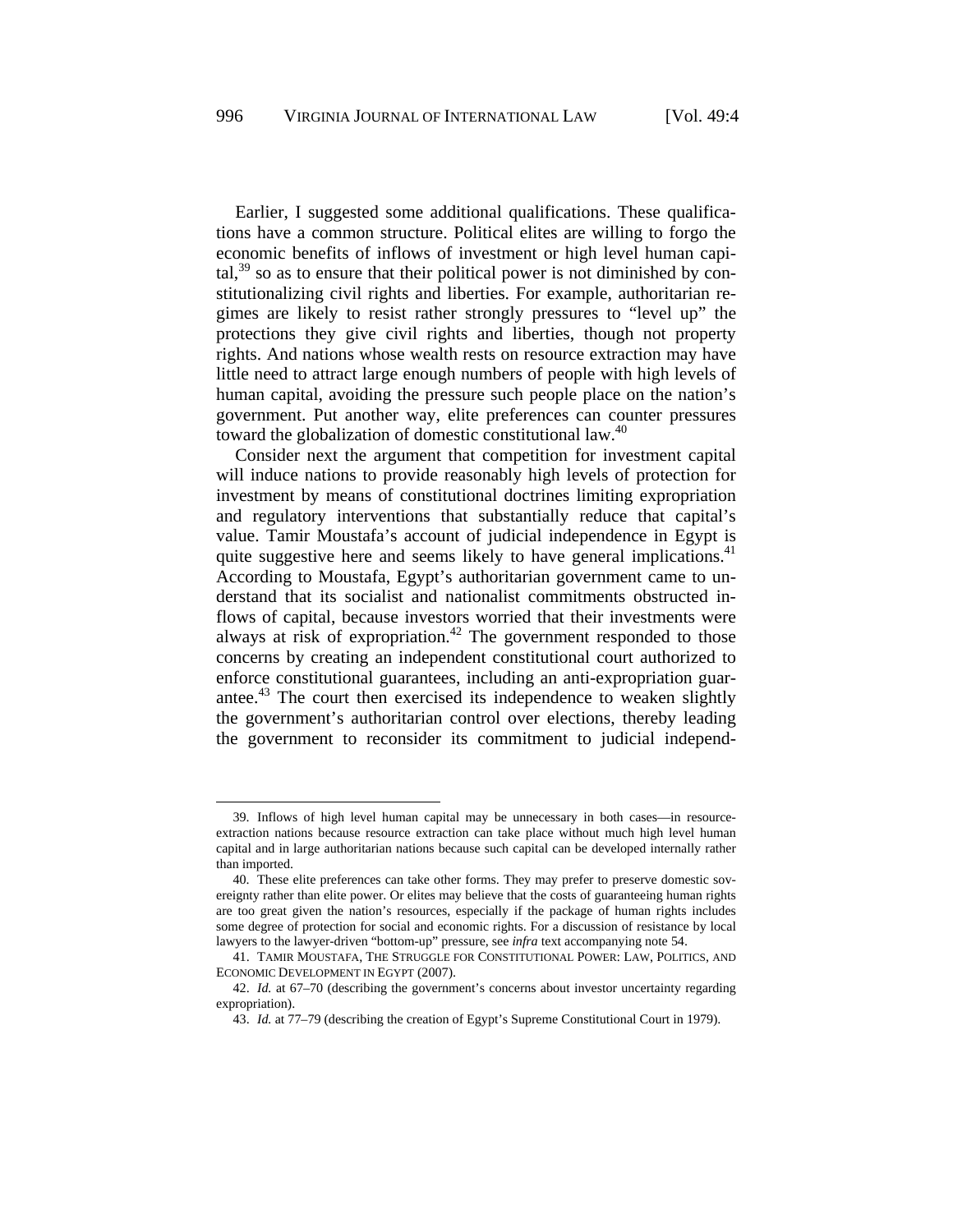ence.<sup>44</sup> Yet, doing so across the board would once again raise foreign investors' concerns about expropriation.

On the level of institutional design, the solution for an authoritarian government seems obvious: Create an independent court with jurisdiction restricted to the matters of concern to foreign investors and rigorously honor that court's decisions even when they are at odds with the government's immediate policy preferences.45 The effect would be the creation of a bifurcated system of constitutional protections, in which rights of domestic subjects received relatively low levels of protection. Law suggests that such a solution might be unstable, perhaps because the existence of parallel regimes of protection would be an ever present reminder of the authoritarian government's ability to set the level of protection at whatever point it found politically advantageous at the moment. Such a reminder would undercut the anti-expropriation commitment the government would seek to make.<sup>46</sup> If Law is correct, the globalization of constitutional law might occur even in somewhat authoritarian nations.

A similar problem and related response might arise in connection with the argument for globalization of constitutional law based on human capital. Even if nations need to attract and retain residents with specialized training so as to compete effectively in global markets, they could provide bifurcated protections—high levels for people with good human capital, low levels for those with only basic human capital assets.<sup>47</sup> Again, this solution might be unstable because of the message of vulnerability it sends to those with good human capital. Probably more important, people with high levels of education and training tend to

<sup>44.</sup> *Id.* at 162–64 (describing Egypt's Supreme Constitutional Court's decisions regarding local elections).

<sup>45.</sup> I suspect that this solution may sometimes be unavailable because of path dependence. Were Egypt to shut down its existing constitutional court and create a new court with narrower jurisdiction, the message to foreign investors might be merely that the government retains complete control over outcomes. Creating a court with restricted jurisdiction from the outset would not send such a message nearly as overtly.

<sup>46.</sup> I take this suggestion from a portion of Law's article dealing with competition for human capital, not investment, but it seems to be applicable in both contexts. *See* Law, *supra* note 22, at 1342 ("A sovereign commitment to respect certain rights can be rendered credible by the existence of constraining institutional arrangements . . . . By definition, however, an authoritarian regime lacks such restraints on its own power. The credibility of any institutional arrangements that a dictator might devise in order to implement a two-tiered system of rights protection would, in all likelihood, be backed by little more than the dictator's interest in developing and maintaining a reputation for the favorable treatment of skilled workers.").

<sup>47.</sup> This is especially true because unskilled workers are likely to be less mobile than skilled ones.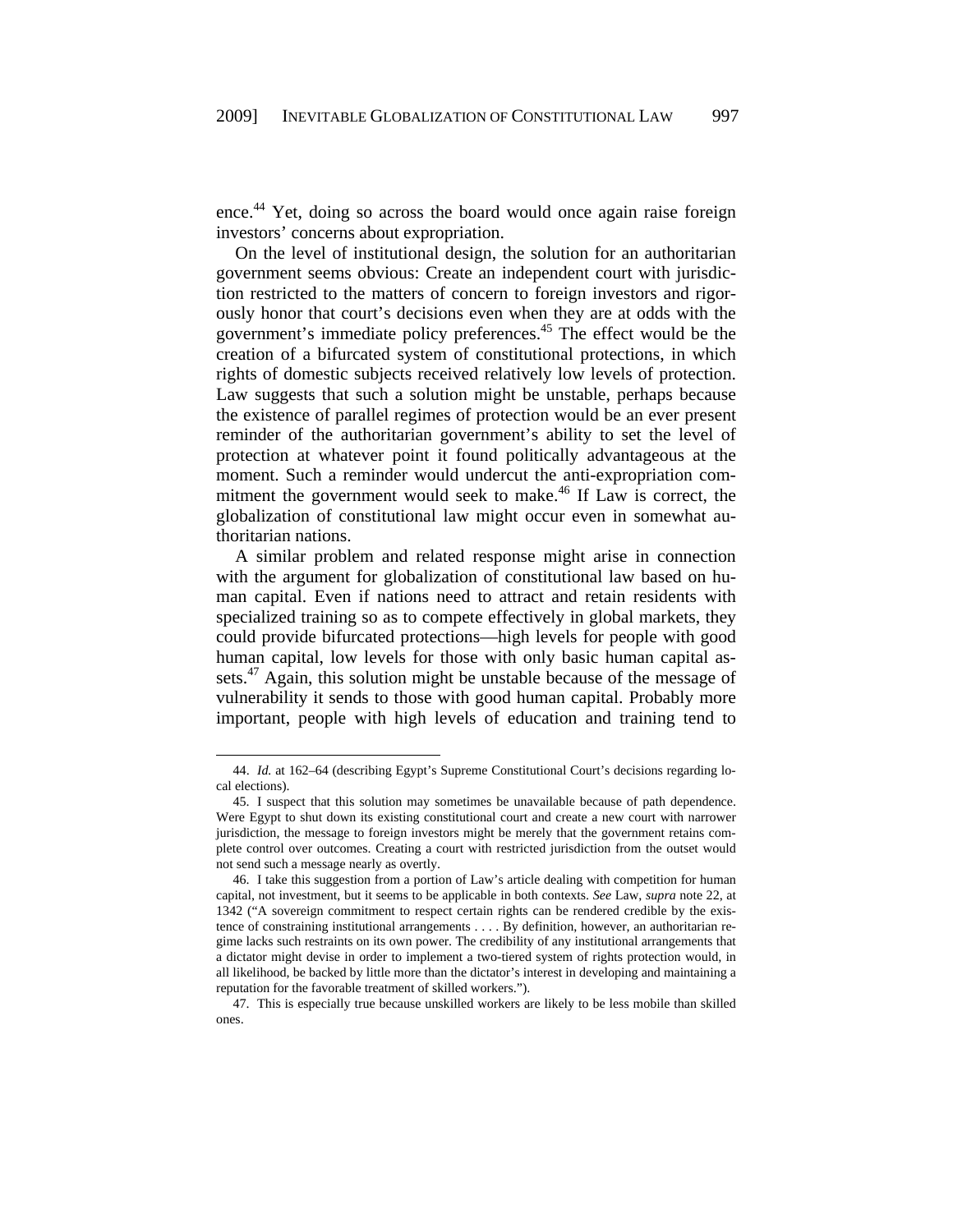support human rights as such, that is, for everyone and not just for themselves.48 A bifurcated system of rights protection would then be insufficient to attract and retain such people.<sup>49</sup>

Government resistance to globalization of domestic constitutional law is a thread common to these processes. Local values, of a sort captured in some conceptualizations of domestic legal exceptionalism, tend to counter the pressures toward globalization. For example, while there might be widespread agreement on eliminating the possibility of outright expropriation of foreign investments, there may well be a wide range of variation in the extent to which regulatory impositions will be regarded as the equivalent of expropriation. Some regulatory impositions might be regarded as regulatory takings in one nation but not in another, simply because the nations differ with respect to the value they place on the goal sought through the regulation. Another way of putting this point is that the globalization of constitutional law, particularly in response to top-down pressures, has an elitist and antidemocratic character that might lead local democrats to oppose that globalization as some have opposed other manifestations of globalization.

Resistance of this sort might be accommodated by adjusting transnational norms, through doctrines in the "margin of appreciation" family, without eliminating entirely the pressures toward convergence.<sup>50</sup> More important, though, may be the difficulty national governments will have in sustaining resistance. On many issues that might be expected to arise in the globalization of domestic constitutional law, national governments may find themselves internally divided. Many may need to satisfy some domestic constituencies that favor the convergence on a specific issue even if they are indifferent to convergence in other issue areas. National governments will face constant pressure toward globalization of domestic constitutional law and will probably be able to resist that pressure only intermittently.

One might think that there might be a somewhat different conflict between protection of property rights and a set of human rights widely

<sup>48.</sup> *See supra* note 29.

<sup>49.</sup> I should note that if a nation can manage to segregate highly skilled workers in their own enclaves (a segregation that might be geographical or cognitive), the bifurcated system of constitutional protection for the rights of such workers and no protections for other workers might be reasonably stable—although I wonder how effective such segregation can be over the long run. Where lower skilled workers, such as construction workers and family attendants, come predominantly from outside the nation, pressure from those workers' nations of origin might lead to the provision of higher levels of rights protection than the receiving nation would provide on its own.

<sup>50.</sup> This is particularly so if the theory of the margin of appreciation contemplates its gradual reduction over time, as the official theory of the European human rights regime has it.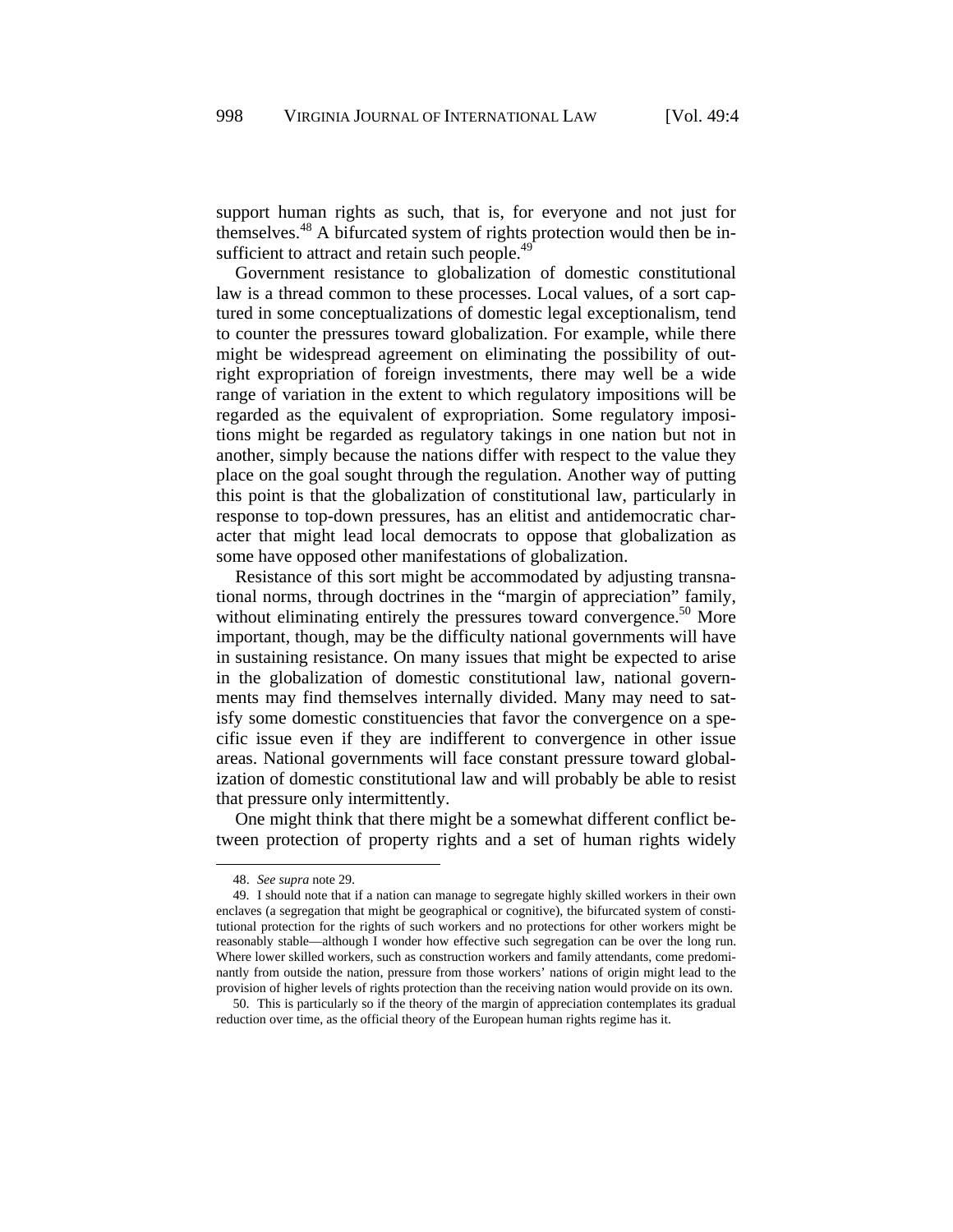recognized in contemporary constitutions—so-called second-generation social and economic rights. The reason for the conflict is basically cost: Ensuring second-generation rights requires state expenditures financed out of taxes, but the prospect of paying high taxes might adversely affect a decision to invest in one nation rather than another. As with the other qualifications I have mentioned, here too there is an offsetting influence, albeit one falling within the "top-down" category. International financial institutions such as the World Bank and the International Monetary Fund have increasingly come to the view that investments in human capital—particularly the provision of education and medical care—ultimately repay themselves out of the increased productivity to which they contribute.<sup>51</sup> These top-down pressures to protect some second-generation rights might offset the bottom-up pressures against doing so.<sup>52</sup> Therefore, I suspect that the globalization of domestic constitutional law will lead to convergence not towards classical liberalism, but to some sort of social democratic liberalism.<sup>53</sup>

The lawyer-driven account of bottom-up globalization faces its own challenges and can offer its own responses. One challenge, again, comes from local elites, local lawyers who offer themselves as specialists in domestic constitutional law to outside lawyers trying to arrange deals. My sense is that such lawyers play an important role in contemporary transnational transactions. Lawyers on the other side of the transaction also hire local specialists to assure them that the transaction is consistent with the other nation's law, including local constitutional law. Harmonization and convergence take both sets of local constitutional lawyers' distinctive knowledge away from them, and they can be expected to argue against convergence.

These domestic constitutional specialists are not the only interest group involved, though, and may not be the strongest one. First, nonna-

<sup>51.</sup> *See, e.g.*, Press Release, World Bank, Progress Toward Nutrition, Health, Education, and other Development Goals off Track (Apr. 8, 2008), *available at* http://go.worldbank.org/ B3FJSTJLA0 (quoting World Bank President Robert Zoellick as saying that "reducing malnutrition has a 'multiplier' effect, contributing to success in other [Millennium Development Goals] including maternal health, infant mortality, and education").

<sup>52.</sup> For a further account of "top-down" pressures, see Law, *supra* note 22, at 1318–19 (describing World Bank, U.S., and EU programs that encourage aid recipients to protect human rights).

<sup>53.</sup> An additional reason for this suspicion is the path-dependent one that many workers with high levels of human capital will come from nations with some degree of social democratic commitments and will therefore prefer to see such commitments honored wherever they are located. Yet, the interest-based advocacy of more pure forms of neoliberalism will weigh against these preferences.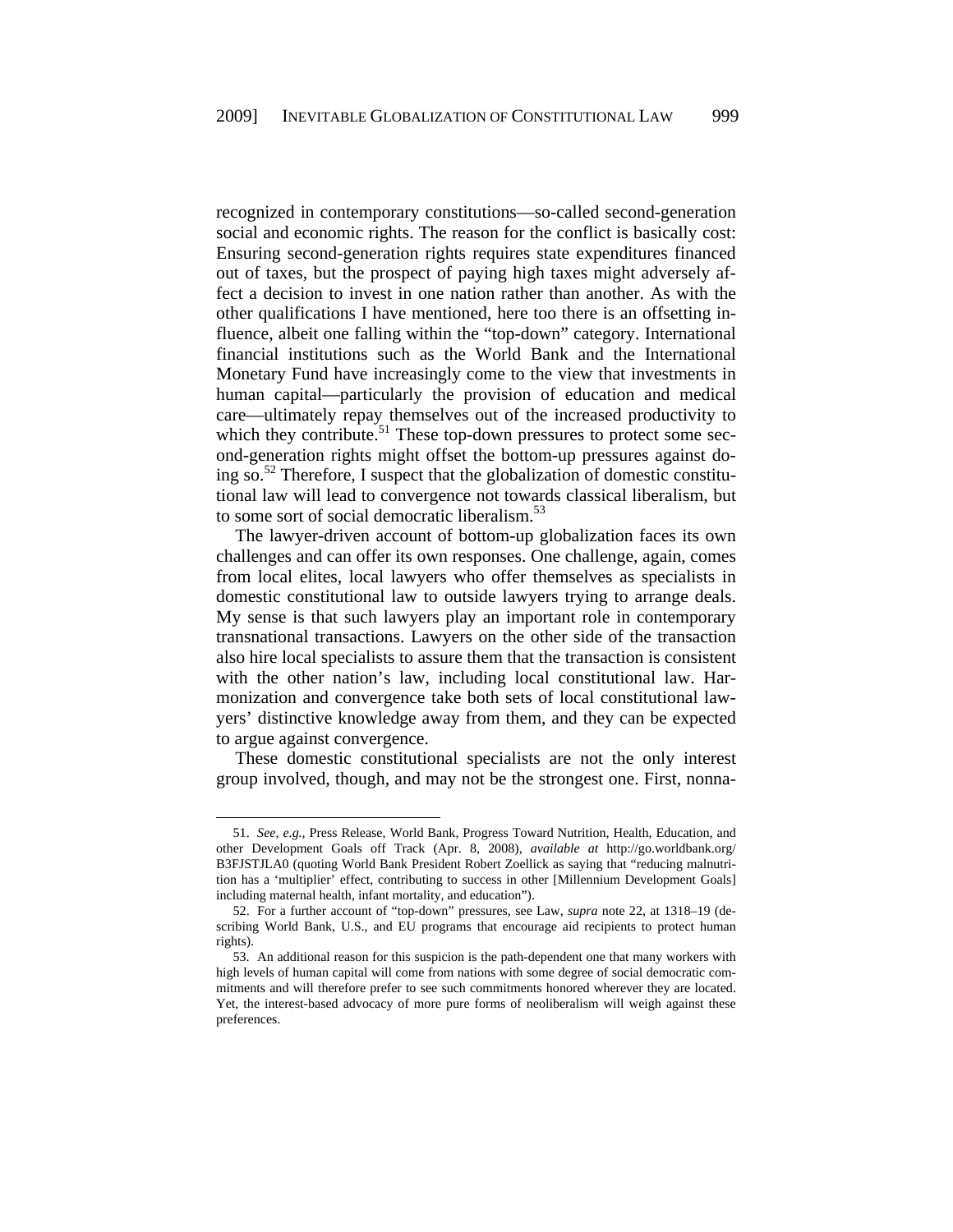tional lawyers must be confident that the local lawyers they are hiring are truly competent in the fields in which they specialize. Achieving that confidence may be difficult, but some degree of convergence may help. Perhaps more important, constitutional lawyers are only a subset of all domestic lawyers involved in transnational transactions. Local transactional lawyers can reduce the cost of transacting by eliminating their partners' need to hire another specialist.<sup>54</sup> It seems to me likely that there actually will be more, and more influential, local transactional lawyers than local constitutional specialists.

A second challenge is suggested by an important recent article urging some caution in identifying areas of convergence in constitutional law. Using "judicial balancing" and proportionality doctrine as a case study, Jacco Bomhoff argues that we should be careful about inferring convergence at a deeper level from superficial similarities in doctrinal form.<sup>55</sup> Bomhoff points to the many suggestions that balancing in the United States and proportionality in the postwar paradigm model are quite similar. But, he points out, Europeans "often omit extended treatment of institutional considerations" in their discussion of proportionality, while U.S. commentators and courts often make such considerations important in their treatment of balancing.<sup>56</sup> And Europeans discuss proportionality by invoking Weberian concerns about formal rationality, a concept entirely absent from U.S. discussions.<sup>57</sup>

To some extent Bomhoff's argument is a straightforward application of cautions familiar to scholars of comparative law. Words take on different meanings in different contexts, and the relevant contexts include the social, economic, and political organization of the world within which the words are used. So, for example, "judicial references to balancing are at heart arguments offered to legitimize the exercise of political power in particular settings."58 But, "the legitimizing force of these arguments is inherently dependent on local meanings and understandings."<sup>59</sup> More generally, balancing formulations combine the uni-

<sup>54.</sup> And, by doing so, these local transactional lawyers may be able to reap a larger portion of the transactions' benefits for themselves.

<sup>55.</sup> *See* Jacco Bomhoff, *Balancing, the Global and the Local: Judicial Balancing as a Problematic Topic in Comparative (Constitutional) Law*, 31 HASTINGS INT'L & COMP. L. REV. 555 (2008).

<sup>56.</sup> *Id.* at 558.

<sup>57.</sup> *Id.* 

<sup>58.</sup> *Id.* at 559.

<sup>59.</sup> *Id.* For a more optimistic view of convergence with respect to proportionality doctrine, see Moshe Cohen-Eliya & Iddo Porat, *The Hidden Foreign Law Debate in* Heller*: The Proportionality Approach in American Constitutional Law*, 46 SAN DIEGO L. REV. (forthcoming May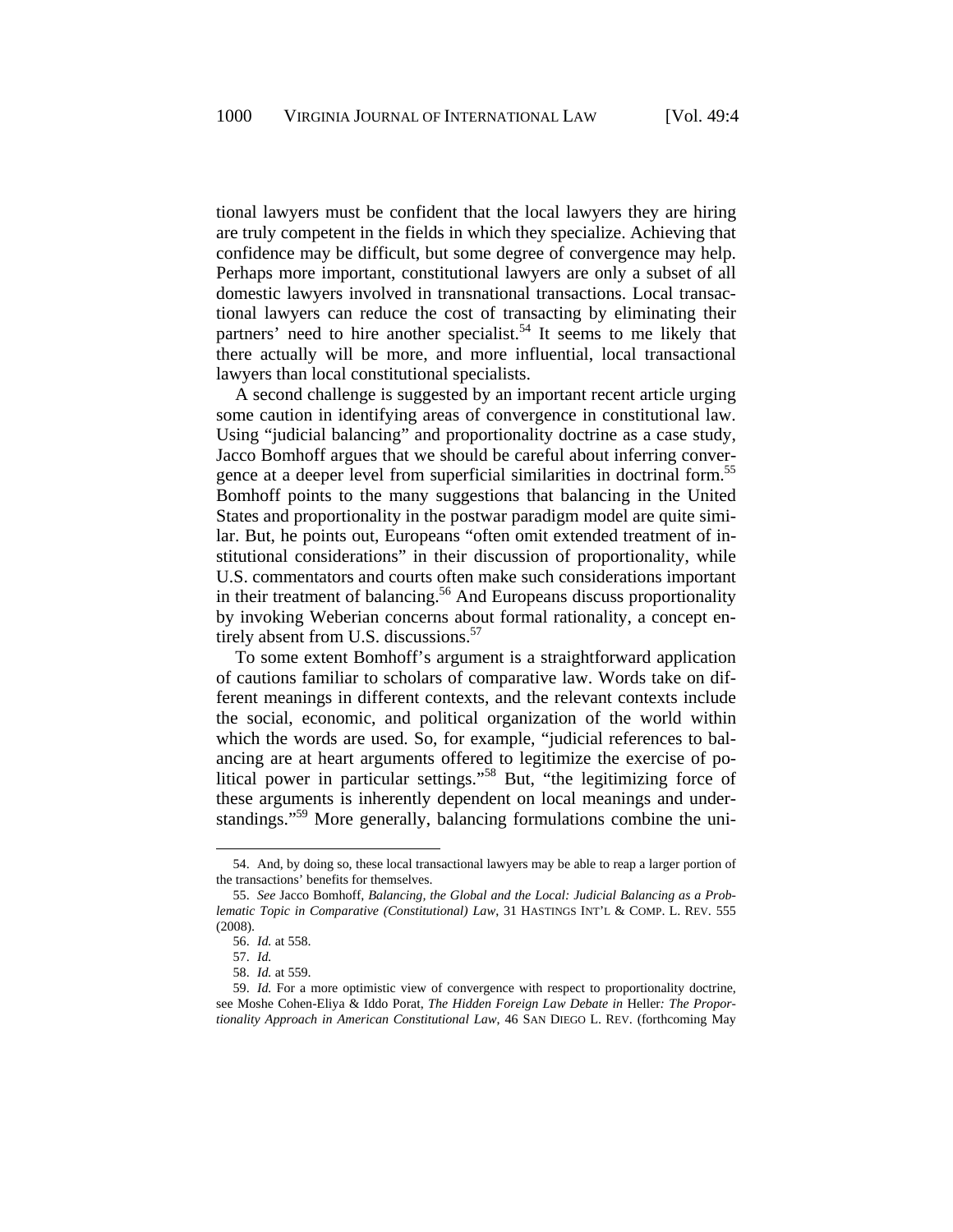versal—the interests to be balanced—with the local, the context within which balancing occurs. Those who notice the similarities in doctrinal formulations may overlook the differences in application because they are insufficiently aware of the local contexts. And, as I indicated at the outset, apparently small differences in detail can have large consequences, both doctrinally and practically.

Another challenge might be the language of margins of appreciation. That terminology resonates with notions of deference, but it was developed by transnational treaty bodies attempting to explain why they sometimes tolerate diversity with respect to the content and enforcement of treaty rights across national jurisdictions.<sup>60</sup> The rationale for allowing a margin of appreciation is two-fold: (1) deference to local decision makers' judgments of when local conditions vary widely enough to make variations in the definition and protection of treaty rights sensible on policy grounds and (2) respect for residual national sovereignty.

Consider then the question of whether or the degree to which a domestic constitutional court should defer to decisions made by the national executive or legislature respecting constitutional rights. A constitutional court might observe that, with respect to the constitutional right at issue (e.g., freedom of expression with respect to reputation), some transnational treaty body allows a substantial margin of appreciation. The reason for allowing such a margin of appreciation will combine the two reasons for having such a margin in the first place—local variation and national sovereignty. It might be a mistake, though, to give the national law maker a similar margin of appreciation. To some extent, the national law maker's expertise might be analogous to domestic law makers' greater knowledge of local conditions, and respect for the democratic warrant for legislative or executive decision making might similarly be analogous to the sovereignty concerns to some extent. The "to some extent" qualifications, however, mean that the deference the constitutional court should give in the purely domestic context might differ from the margin of appreciation a transnational treaty body gives in its own institutional context.

Bomhoff's arguments identify risks and certainly caution against strong claims about the extent to which the globalization of constitutional law has already occurred. Some of the pressures for the globalization of constitutional law might also work to reduce the imperfect un-

l

<sup>2009),</sup> *available at* http://ssrn.com/abstract=1317833.

<sup>60.</sup> *See, e.g.*, Handyside v. United Kingdom, 24 Eur. Ct. H.R. (ser. A) at 22–23 (1976) (describing the basis and limits of the margin of appreciation).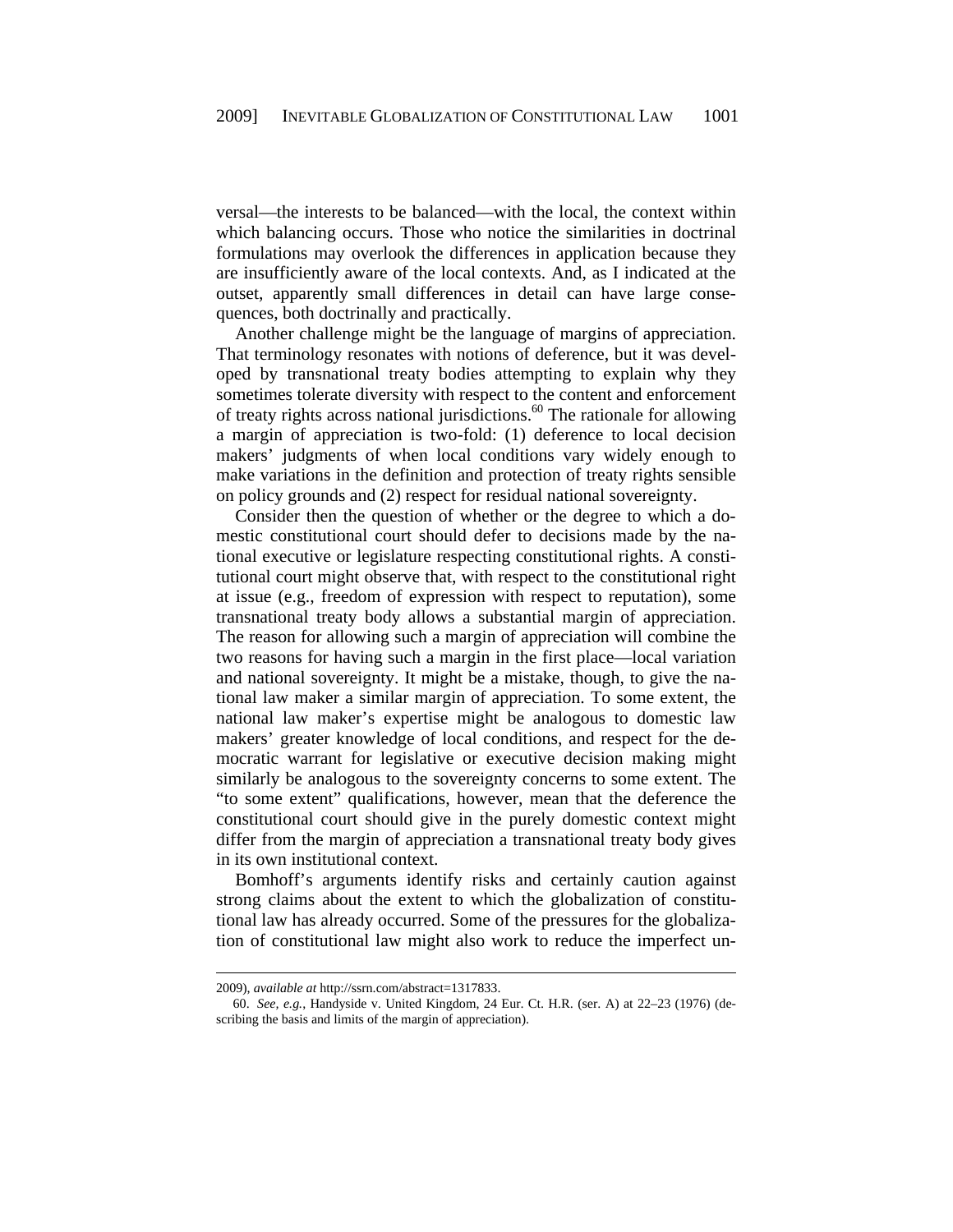derstanding that Bomhoff suggests might occur. Lawyers who discover that seeming agreement on legal meaning masks misunderstanding will do what they can to get meanings to converge further. And each transnational NGO will be ready to offer consistent understandings across nations. The result, I suspect, will be more rapid convergence with respect to high level abstractions than with respect to mid-level ones and more rapid convergence with respect to mid-level ones than with respect to many—though perhaps not all—detailed constitutional rules.<sup>61</sup>

I should emphasize that the pressures for globalization that I have identified merely push in that direction. We have no way to identify the rate at which national constitutional systems will respond to those pressures. A reasonable guess would be that convergence with respect to fundamental rights will occur more quickly than convergence with respect to constitutional structures, largely because constitutional structures more strongly condition the way politics is conducted on the national level and so produce stronger counterpressures, through those who are involved in domestic politics.

One final source of pressure against the globalization of domestic constitutional law deserves mention. "Constitutional" constraints can be enforced externally, by supranational treaty bodies for example, without becoming internalized into domestic constitutional law. Indeed, we might see the globalization of domestic constitutional law as a substitute for the creation of a more general system of external enforcement—a worldwide federation of nations, for example. But, to the extent that external enforcement is available and acceptable, domestic constitutionalization is unnecessary. $62$ 

#### IV. RACES TO THE TOP AND BOTTOM, AND ELSEWHERE

The bottom-up pressures I have described create a "race" among nations on issues of constitutional law. But is it a race to the top, to the bottom, or to somewhere else?

Answering that question is difficult in part because it may be badly posed. What is the "top" with respect to constitutional protections? The

<sup>61.</sup> For the moment, I put to one side the question of whether nominal commitment to high level abstractions will be accompanied by genuine enforcement of those abstractly described rights. For a brief observation on this point, see *infra* text accompanying note 66.

<sup>62.</sup> The British experience with the ECHR suggests that external enforcement may not always be acceptable. One impetus for the adoption of the Human Rights Act 1998 in the United Kingdom was a sense among British political elites that it was embarrassing for the nation to be losing so many cases in the ECHR.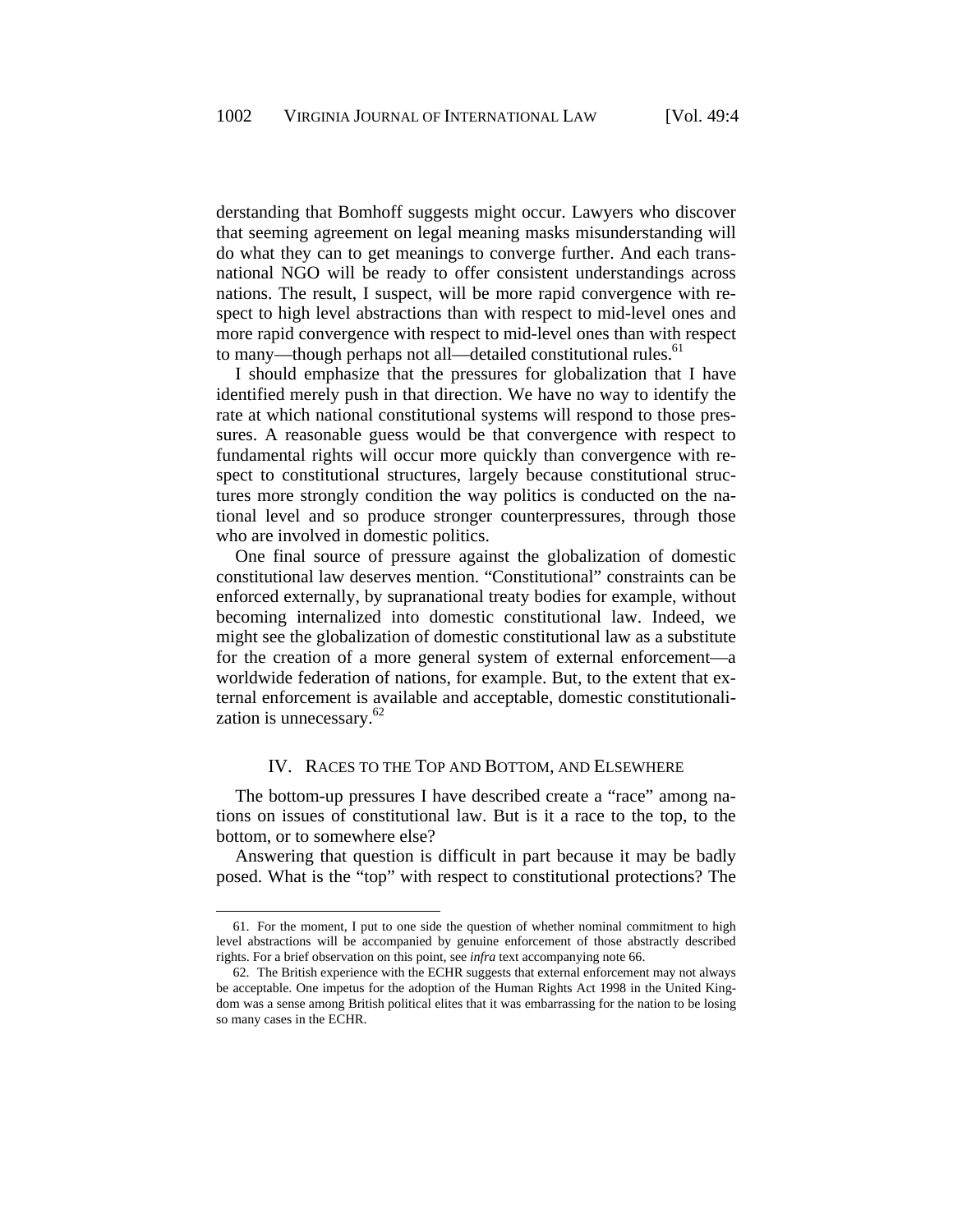United States gives greater constitutional protection to hate speech than do most other liberal democracies, but at some cost to equality and human dignity. Would convergence on rules allowing restrictions on hate speech demonstrate a race in the direction of the bottom? Similarly, with respect to constitutional protections of property rights, how much accommodation of local values is consistent with a race in the direction of the top?

A few observations about the race's direction seem reasonably wellsupported. First, there is no reason to think that the "top" with respect to any specific constitutional guarantee is the most robust protection offered anywhere in the world. Constitutional guarantees come with costs, some to other constitutional values; and the nation with the most robust protection of a particular guarantee may be giving insufficient weight to those other values.

A second point is of particular relevance to U.S. readers. There is no general reason to think that U.S. constitutional law is at the "top" with respect to every specific constitutional guarantee. It may be there as to some guarantees but not as to others. As a result, the possibility that U.S. constitutional law will change as a result of the top-down and bottom-up pressures does not mean that in general U.S. constitutional law will get worse in some normative sense. My own sense is that these pressures will induce some changes in constitutional law. Some of those changes will seem to be reductions in the level of protection, for example perhaps with respect to the protection given commercial speech. Others will seem enhancements in the level of protection, for example perhaps with respect to an open acknowledgement that U.S. constitutional law, as properly understood, guarantees some social and economic rights. $^{63}$  In both cases, though, the developments might as readily be characterized as movement toward the top as toward the bottom.

Third, radical critics of the Washington Consensus tend to believe that the consensus leads to a race to the bottom with respect to workers' rights and environmental protection.<sup>64</sup> That belief seems to me overstated even when we consider only competition for investment capital, due to the effects of actually reaching the bottom on social and political stability. Adding the pressures from competition for high level human

1

<sup>63.</sup> For discussions of the proposition that such rights are indeed already guaranteed by U.S. constitutional law properly understood, see CASS R. SUNSTEIN, THE SECOND BILL OF RIGHTS: FDR'S UNFINISHED REVOLUTION AND WHY WE NEED IT MORE THAN EVER (2004); Ernest A. Young, *The Constitution Outside the Constitution*, 117 YALE L.J. 408 (2007).

<sup>64.</sup> For a summary of criticisms of the Washington Consensus, see Robert L. Kuttner, *Development, Globalization, and Law*, 26 MICH. J. INT'L L. 19, 28–29 (2004).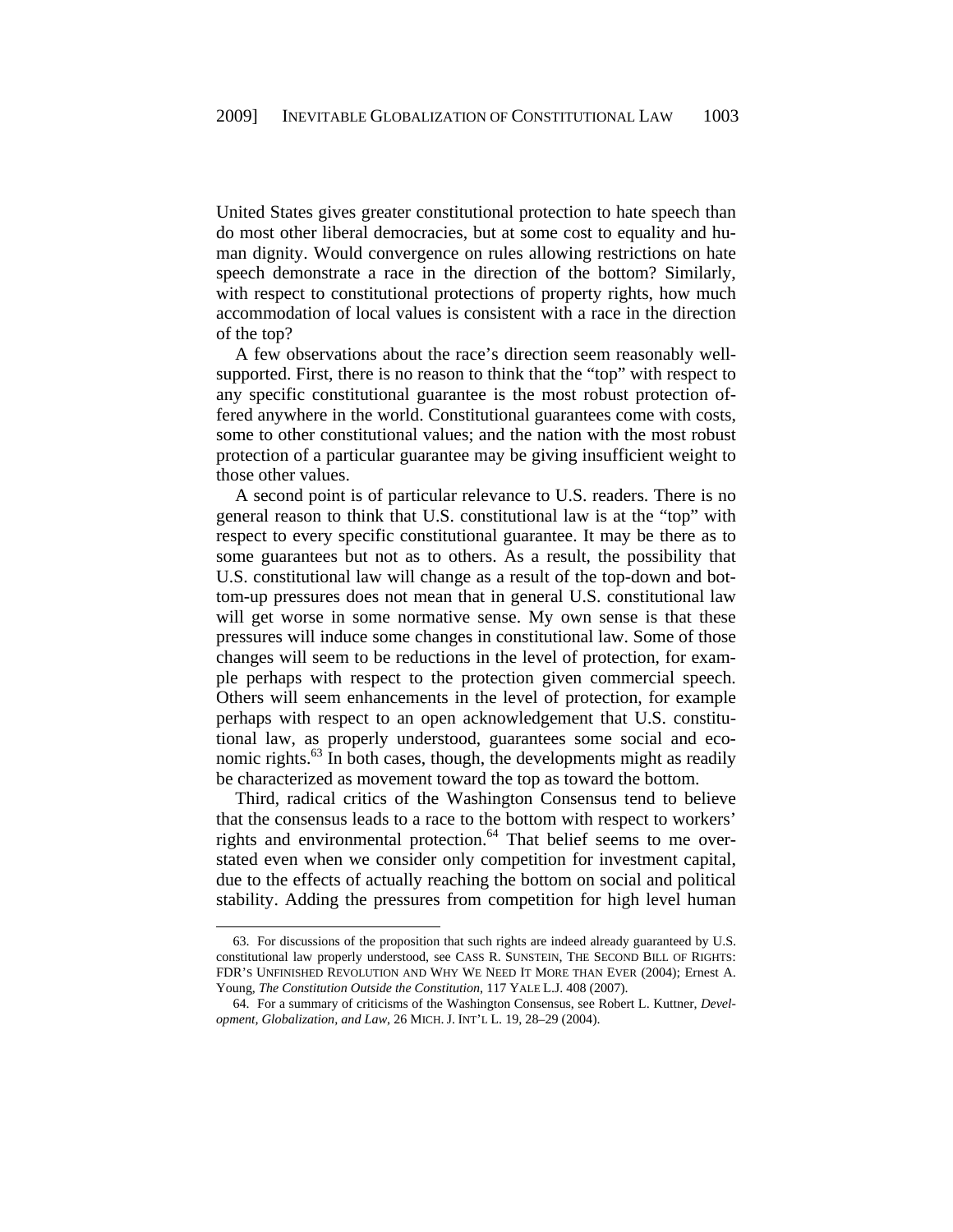capital further weakens the claim that the race will end at the bottom. Elite preferences for human rights exert pressure to increase human rights guarantees for everyone, subject to the possibility that geographical and cognitive separation of those with high level human capital from those with less such capital will allow nations to deny human rights to those with lower levels of human capital—though of course without any assurances about how much they will be increased.

Perhaps, though, the metaphor of "top" and "bottom" leads us to think in the wrong terms because it suggests that convergence will move everyone to a single point, whether at the top or the bottom. Instead, there might be multiple resting points. So, for example, we might see the emergence of *separate* "top-down" networks of high court judges.<sup>65</sup> Cultural values common to some but not all nations interested in attracting investment and high level human capital may lead to *various* stable arrangements.

This may be a real possibility, but it may not undermine the argument that globalization of constitutional law is inevitable quite as much as it might seem. Perhaps human rights come in relatively large packages, with some but relatively small variations within the packages. I alluded to one version of this suggestion in discussing the possibility that constitutional law would converge on rights stated at an intermediate level of abstraction. It seems clear, for example, that a range of doctrines are compatible with fundamental principles of free expression, but that some doctrines are not.<sup>66</sup> If this suggestion is right, we might observe races to different points, but not to points widely separated on some relevant measure of human rights overall.

#### **CONCLUSION**

Most of the pressures I have described can be accommodated by any or all of a nation's law making institutions, and with respect to those pressures separation of powers concerns are largely irrelevant.<sup>67</sup> The most prominent top-down pressures may be different in this respect, and

1

<sup>65.</sup> One can imagine, for example, a network of high court judges from Moslem-majority nations operating with only occasional contacts with other judicial networks, or networks organized on a regional basis and, again, with relatively few contacts with other networks.

<sup>66.</sup> A good candidate for one core principle is that governments may not criminally punish people merely because they criticize government policy without making a reasonably strong showing that the criticism is likely to lead to serious social instability.

<sup>67.</sup> Put another way, to the extent that domestic constitutional law limits the paths through which constitutional change can be accomplished, those pressures can exert themselves along the required pathways.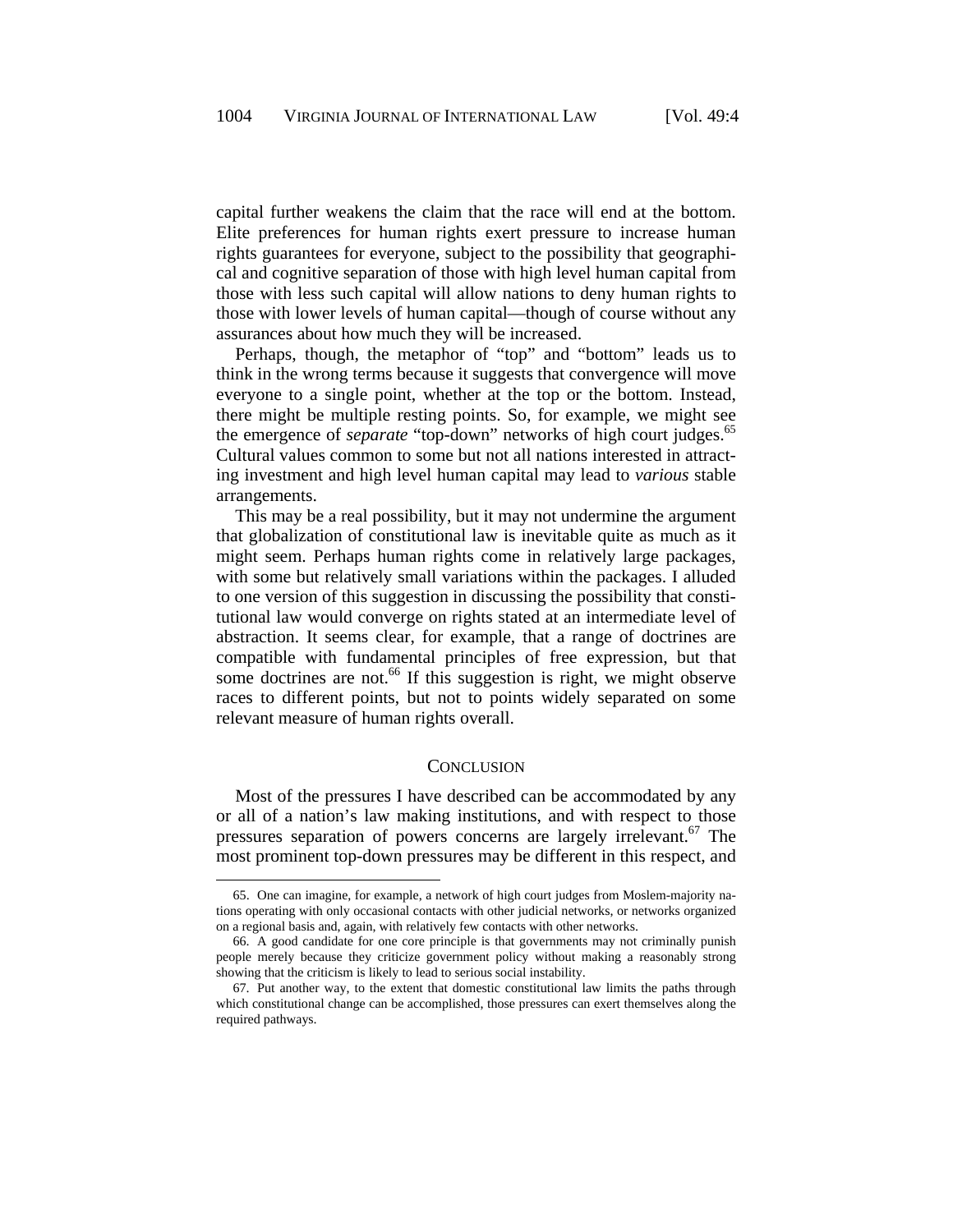indeed my sense is that most separation of powers concerns have indeed been expressed about judges influenced by transnational networks transforming domestic constitutional law "on their own," so to speak, and about the implications for sovereignty of domestic constitutional responses to pressures from and decisions by transnational treaty bodies. At the formal level at least, I think that these concerns are misplaced.<sup>68</sup>

Rather, the concerns arise from an inchoate sense that convergence among national constitutions toward a common position is somehow problematic—that it undermines national sovereignty in some difficultto-specify way. But, precisely because there is no good way to spell out precisely and in good legal form why the convergence is troublesome, application of ordinary domestic rules of constitutional interpretation will almost always—and perhaps will always—lead to the conclusion that the way in which globalization takes root in a nation's constitution is consistent with the nation's constitution.

In many ways, the globalization of domestic constitutional law poses a problem for the separation of powers that resembles the problem posed by the rise of the administrative state and its modern successors. In the United States and the United Kingdom, the administrative state fit badly into the standard tripartite theory of separation of powers. James M. Landis finessed the problem by asserting that there was nothing magic about the number three<sup>69</sup>—and that turned out to be the solution in the United States and Great Britain.<sup>70</sup> Although occasionally questions about where administrative agencies, quangos,  $^{71}$  "Next Steps" or-

<sup>68.</sup> Judges on domestic constitutional courts have the authority to make (and remake) domestic constitutional law, and the separation of powers concerns one might have about their doing so by appropriating nondomestic law are no different from the separation of powers concerns associated with their power to make law generally. For a discussion, see Mark Tushnet, *Transnational/Domestic Constitutional Law*, 37 LOY. L.A. L. REV. 239 (2003). Decisions by transnational treaty bodies are either made applicable in domestic law by domestic processes, including whatever requirements domestic separation of powers rules impose or induce domestic law makers to make their own decisions, again in accordance with those rules.

<sup>69.</sup> JAMES M. LANDIS, THE ADMINISTRATIVE PROCESS 47 (1938).

<sup>70.</sup> Theorists of the administrative state attempted to rest its legitimacy on a new account of the separation of powers. They emphasized that all we really wanted from the separation of powers was a system in which different institutions, with varying bases of legitimacy themselves, were in a position to check and balance each other and that modern society had such institutions, both within the government and outside it in civil society. For the classic modern presentation and critique of such theories, see Richard B. Stewart, *The Reformation of American Administrative Law*, 88 HARV. L. REV. 1667 (1975).

<sup>71. &</sup>quot;Quangos" differ from NGOs because they have policy making responsibilities and provide services traditionally provided by government, but have governing boards that include both government officials and nongovernment members. *See* 12 OXFORD ENGLISH DICTIONARY 976 (2d ed. 1998); Cartsen Greve et al., *Quangos—What's in a Name? Defining Quangos from a*